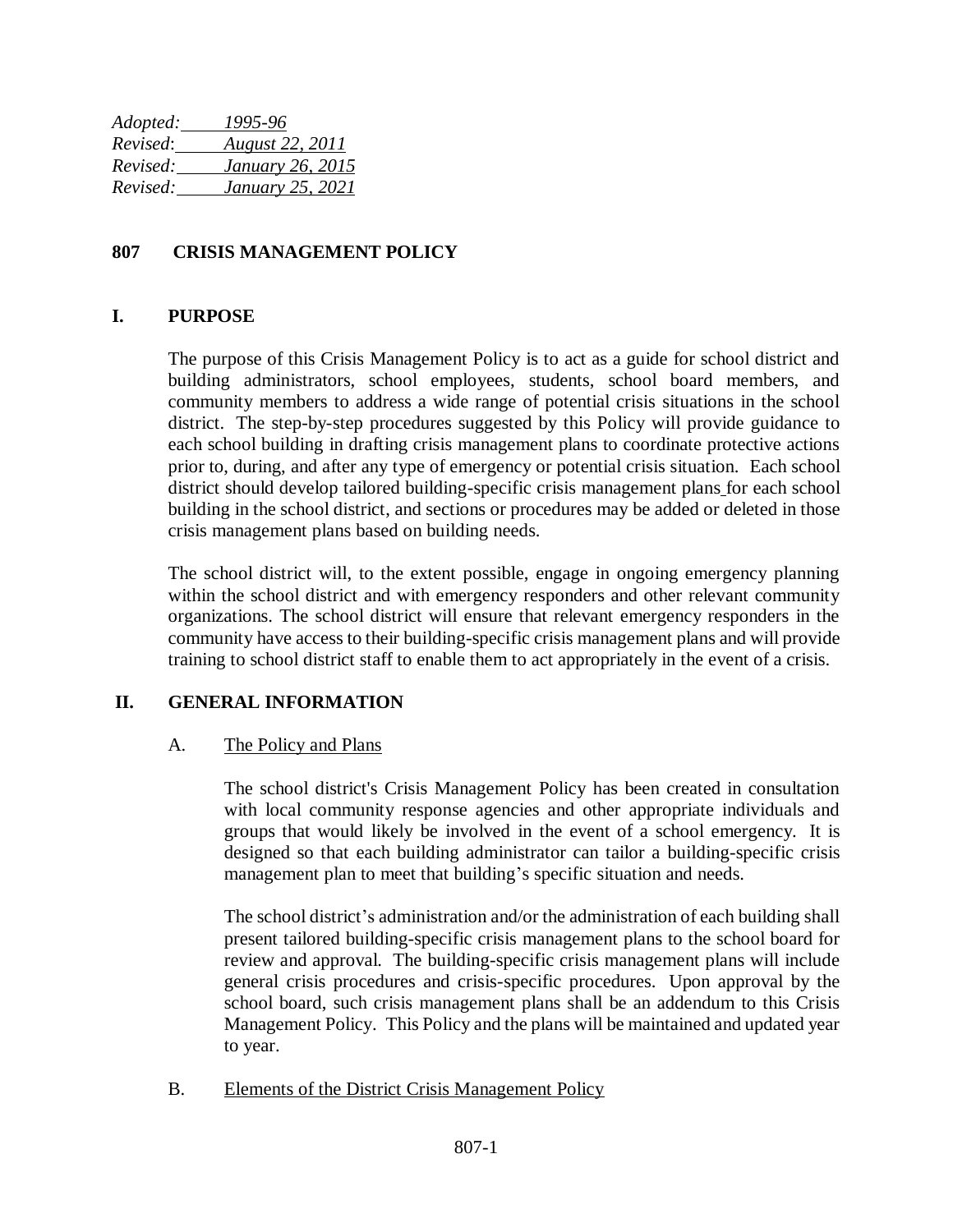1. General Crisis Procedures. The Crisis Management Policy includes general crisis procedures for securing buildings, classroom evacuation, building evacuation, campus evacuation, and sheltering. The Policy designates the individual(s) who will determine when these actions will be taken. These district-wide procedures may be modified by building administrators when creating their building-specific crisis management plans. A communication system will be in place to enable the designated individual to be contacted at all times in the event of a potential crisis, setting forth the method to contact the designated individual, the provision of at least two designees when the contact person is unavailable, and the method to convey contact information to the appropriate staff persons. The alternative designees may include members of the emergency first responder response team. A secondary method of communication should be included in the plan for use when the primary method of communication is inoperable. Each building in the school district will have access to a copy of the Comprehensive School Safety Guide (2011 Edition) to assist in the development of buildingspecific crisis management plans.

All general crisis procedures will address specific procedures for the safe evacuation of children and employees with special needs such as physical, sensory, motor, developmental, and mental health challenges.

- a. Lock-Down Procedures. Lock-down procedures will be used in situations where harm may result to persons inside the school building, such as a shooting, hostage incident, intruder, trespass, disturbance, or when determined to be necessary by the building administrator or his or her designee. The building administrator or designee will announce the lock-down over the public address system or other designated system. Code words will not be used. Provisions for emergency evacuation should be maintained even in the event of a lock-down. Each building administrator will submit lock-down procedures for their building as part of the buildingspecific crisis management plan.
- b. Evacuation Procedures. Evacuations of classrooms and buildings shall be implemented at the discretion of the building administrator or his or her designee. Each building's crisis management plan will include procedures for transporting students and staff a safe distance from harm to a designated safe area until released by the building administrator or designee. Safe areas may change based upon the specific emergency situation. The evacuation procedures should include specific procedures for children with special needs, including children with limited mobility (wheelchairs, braces, crutches, etc.), visual impairments, hearing impairments, and other sensory, developmental, or mental health needs. The evacuation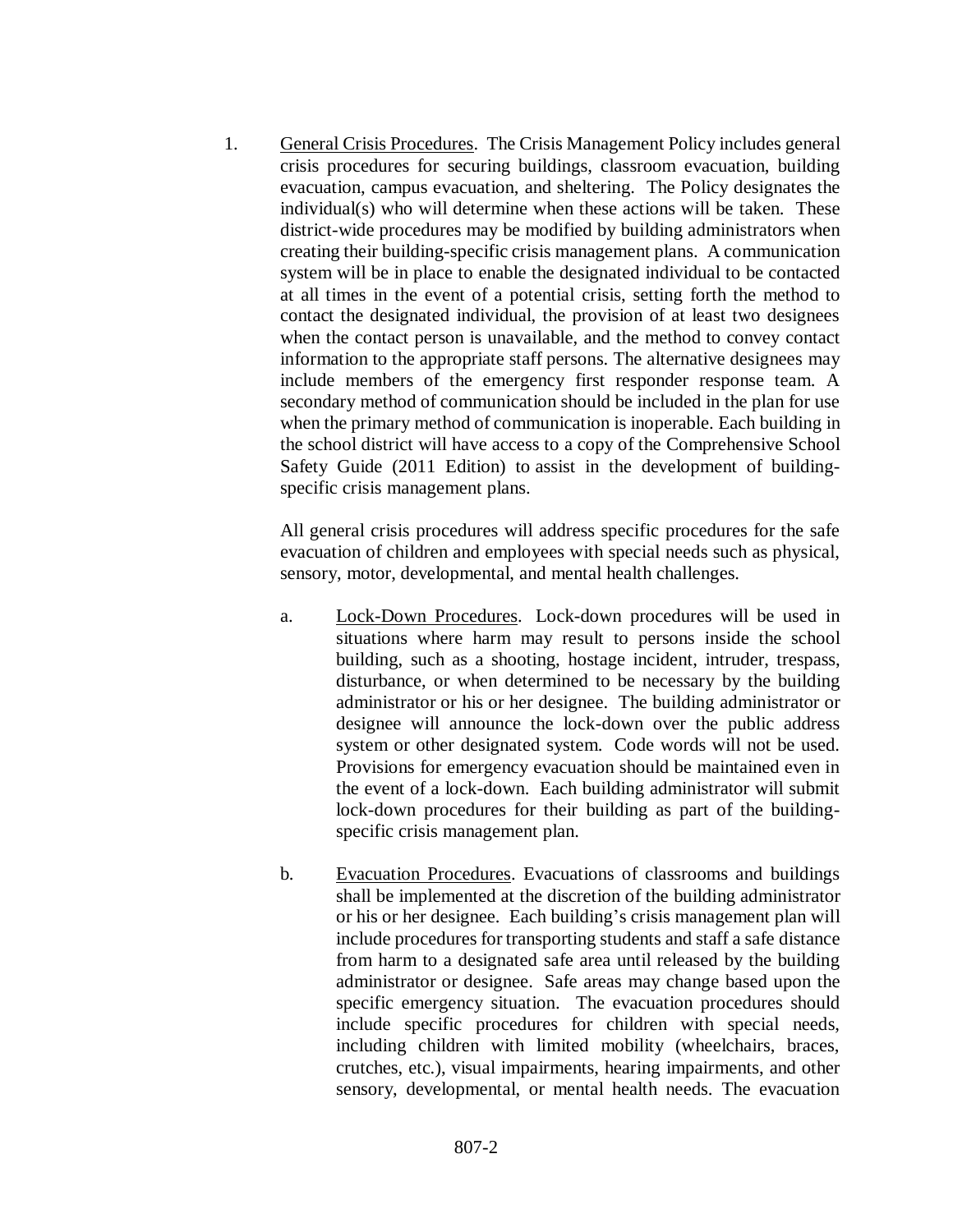procedures should also address transporting necessary medications for students that take medications during the school day.

- c. Sheltering Procedures. Sheltering provides refuge for students, staff, and visitors within the school building during an emergency. Shelters are safe areas that maximize the safety of inhabitants. Safe areas may change based upon the specific emergency. The building administrator or his or her designee will announce the need for sheltering over the public address system or other designated system. Each building administrator will submit sheltering procedures for his or her building as part of the buildingspecific crisis management plan.
- 2. Crisis-Specific Procedures. The Crisis Management Policy includes crisisspecific procedures for crisis situations that may occur during the school day or at school-sponsored events and functions. These district-wide procedures are designed to enable building administrators to tailor response procedures when creating building-specific crisis management plans.
- 3. School Emergency Response Teams
	- a. Composition. The building administrator in each school building will select a school emergency response team that will be trained to respond to emergency situations. All school emergency response team members will receive on-going training to carry out the building's crisis management plans and will have knowledge of procedures, evacuation routes, and safe areas. For purposes of student safety and accountability, to the extent possible, school emergency response team members will not have direct responsibility for the supervision of students. Team members must be willing to be actively involved in the resolution of crises and be available to assist in any crisis situation as deemed necessary by the building administrator. Each building will maintain a current list of school emergency response team members which will be updated annually. The building administrator, and his or her alternative designees, will know the location of that list in the event of a school emergency. A copy of the list will be kept on file in the school district office, or in a secondary location in single building school districts. [Note: The Comprehensive School Safety Guide (2011 Edition) has a sample School Emergency Response Team list.]
	- b. Leaders. The building administrator or his or her designee will serve as the leader of the school emergency response team and will be the primary contact for emergency response officials. In the event the primary designee is unavailable, the designee list should include more than one alternative designee and may include members of the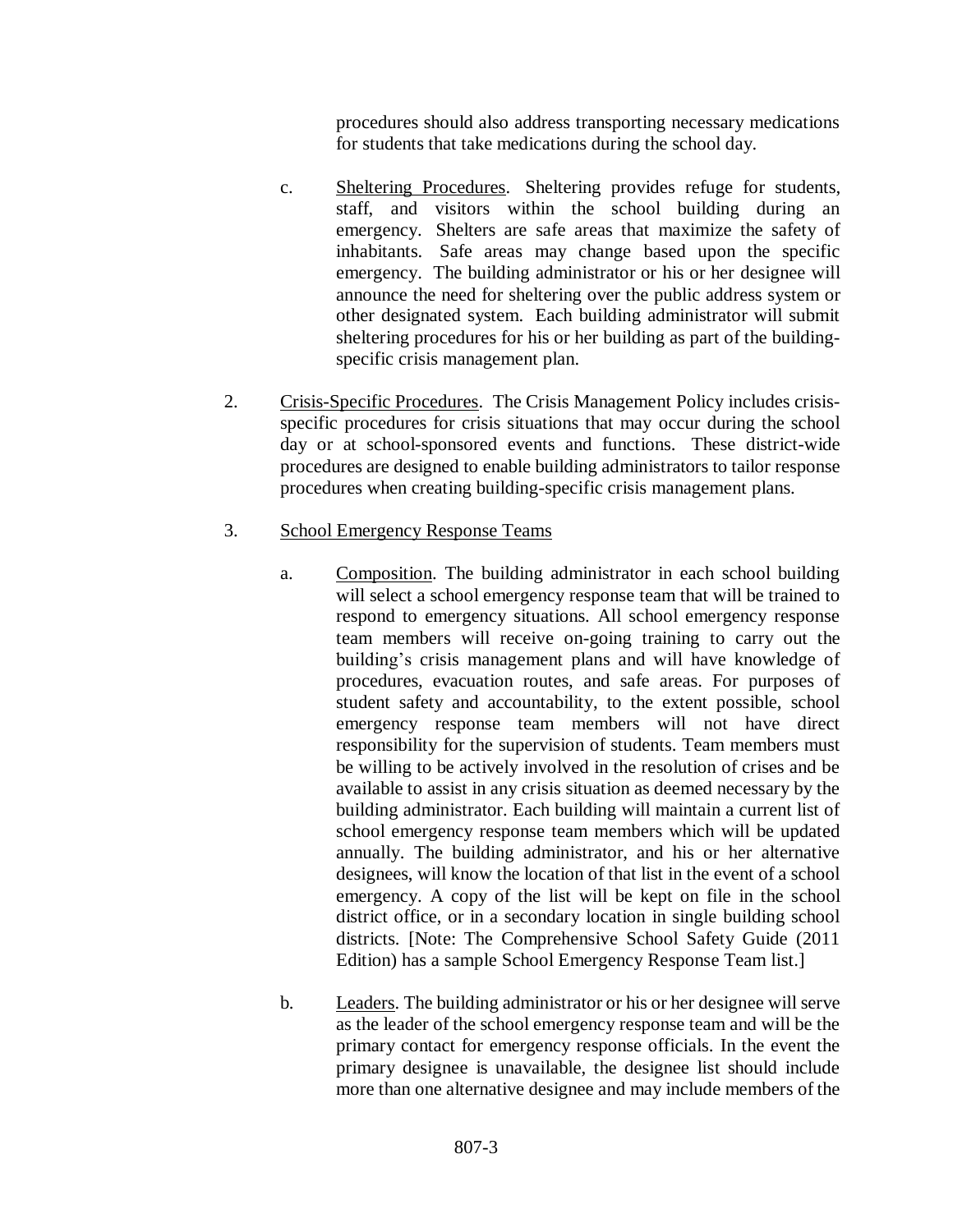emergency response team. When emergency response officials are present, they may elect to take command and control of the crisis. It is critical in this situation that school officials assume a resource role and be available as necessary to emergency response officials.

# **III. PREPARATION BEFORE AN EMERGENCY**

## A. Communication

- 1. District Employees. Teachers generally have the most direct contact with students on a day-to-day basis. As a result, they must be aware of their role in responding to crisis situations. This also applies to non-teaching school personnel who have direct contact with students. All staff shall be aware of the school district's Crisis Management Policy and their own building's crisis management plan. Each school's building-specific crisis management plan shall include the method and dates of dissemination of the plan to its staff. Employees will receive a copy of the relevant buildingspecific crisis management plans and shall receive periodic training on plan implementation.
- 2. Students and Parents. Students and parents shall be made aware of the school district's Crisis Management Policy and relevant tailored crisis management plans for each school building. Each school district's buildingspecific crisis management plan shall set forth how students and parents are made aware of the district and school-specific plans. Students shall receive specific instruction on plan implementation and shall participate in a required number of drills and practice sessions throughout the school year.

## B. Planning and Preparing for Fire

- 1. Designate a safe area at least 50 feet away from the building to enable students and staff to evacuate. The safe area should not interfere with emergency responders or responding vehicles and should not be in an area where evacuated persons are exposed to any products of combustion. (Depending on the wind direction, where the building on fire is located, the direction from which the fire is arriving, and the location of fire equipment, the distance may need to be extended.)
- 2. Each building's facility diagram and site plan shall be available in appropriate areas of the building and shall identify the most direct evacuation routes to the designated safe areas both inside and outside of the building. The facility diagram and site plan must identify the location of the fire alarm control panel, fire alarms, fire extinguishers, hoses, water spigots, and utility shut offs.
- 3. Teachers and staff will receive training on the location of the primary emergency evacuation routes and alternate routes from various points in the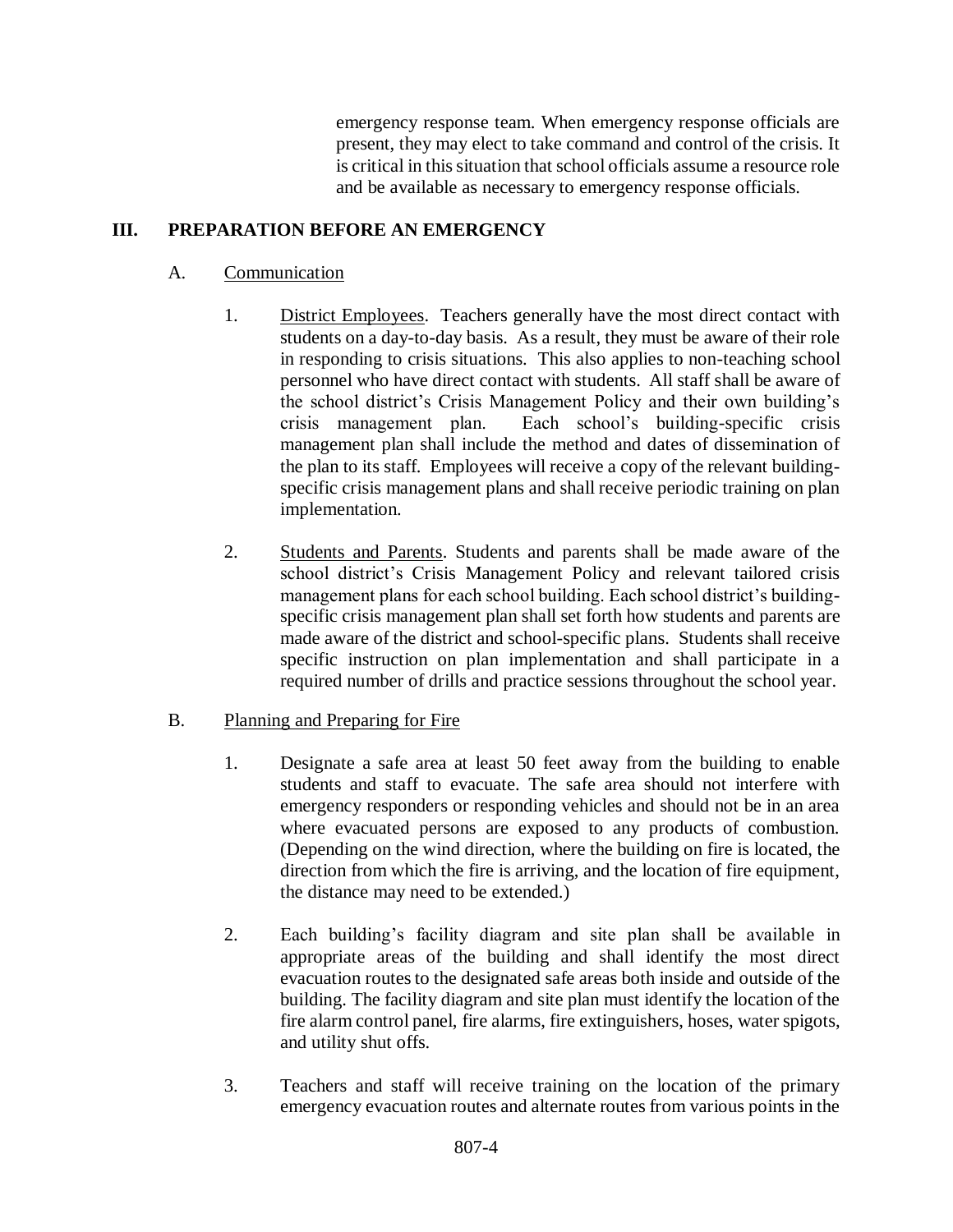building. During fire drills, students and staff will practice evacuations using primary evacuation routes and alternate routes.

- 4. Certain employees, such as those who work in hazardous areas in the building, will receive training on the locations and proper use of fire extinguishers and protective clothing and equipment.
- 5. Fire drills will be conducted periodically without warning at various times of the day and under different circumstances, e.g., lunchtime, recess, and during assemblies. State law requires a minimum of five fire drills each school year, consistent with Minn. Stat. § 299F.30. See Minn. Stat. § 121A.035.
- 6. A record of fire drills conducted at the building will be maintained in the building administrator's office.
- 7. The school district will have prearranged sites for emergency sheltering and transportation as needed.
- 8. The school district will determine which staff will remain in the building to perform essential functions if safe to do so (e.g., switchboard, building engineer, etc.). The school district also will designate an administrator or his or her designee to meet local fire or law enforcement agents upon their arrival.

## C. Facility Diagrams and Site Plans

All school buildings will have a facility diagram and site plan that includes the location of primary and secondary evacuation routes, exits, designated safe areas inside and outside of the building, and the location of fire alarm control panel, fire alarms, fire extinguishers, hoses, water spigots, and utility shut offs. All facility diagrams and site plans will be updated regularly and whenever a major change is made to a building. Facility diagrams and site plans will be maintained by the building administrator and will be easily accessible and on file in the school district office. Facility diagrams and site plans will be provided to first responders, such as fire and law enforcement personnel.

## D. Emergency Telephone Numbers

Each building will maintain a current list of emergency telephone numbers and the names and addresses of local, county, and state personnel who may be involved in a crisis situation. The list will include telephone numbers for local police, fire, ambulance, hospital, the Poison Control Center, county and state emergency management agencies, local public works departments, local utility companies, the public health nurse, mental health/suicide hotlines, and the county welfare agency. A copy of this list will be kept on file in the school district office, or at a secondary location for single building school districts, and updated annually.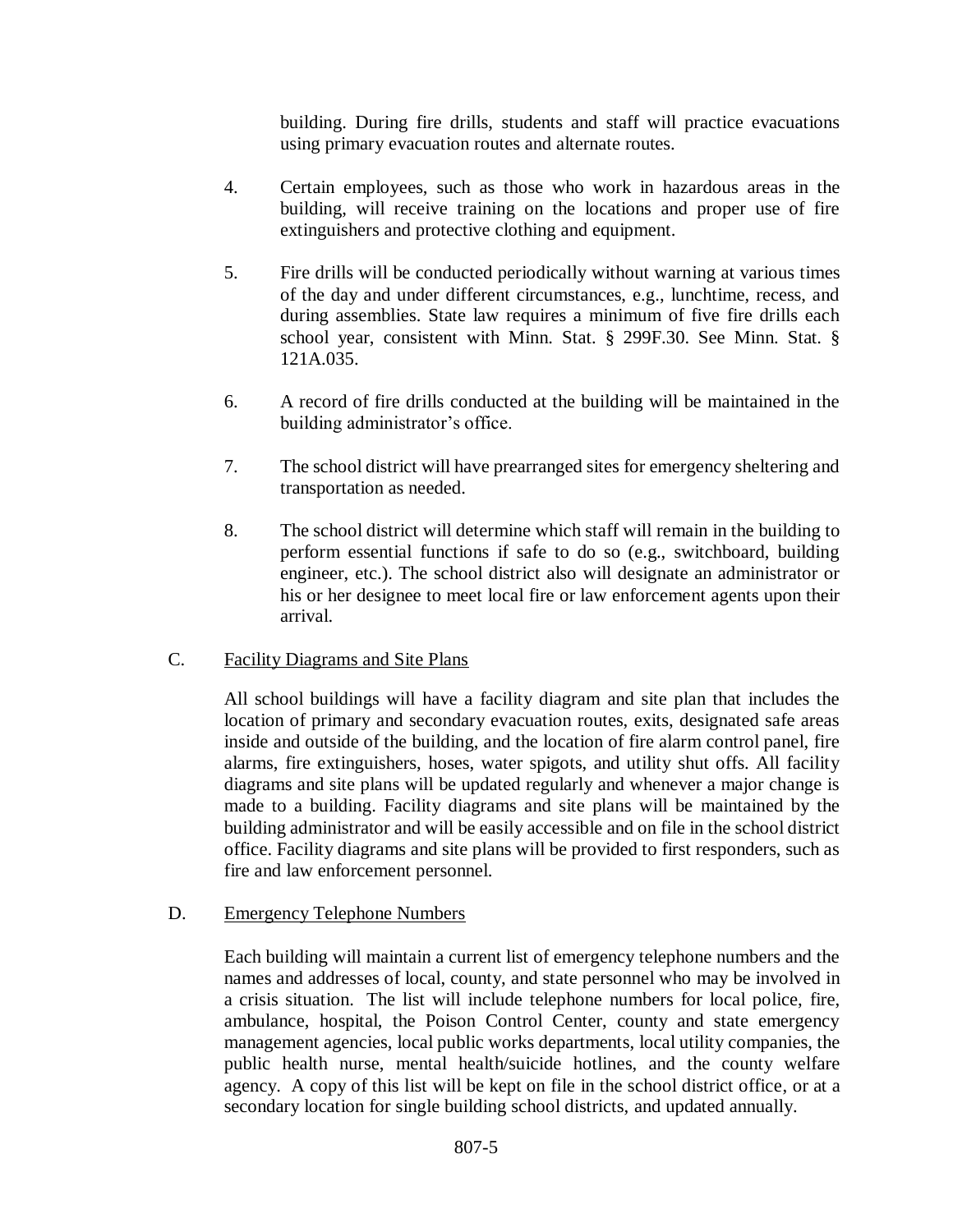School district employees will receive training on how to make emergency contacts, including 911 calls, when the school district's main telephone number and location is electronically conveyed to emergency personnel instead of the specific building in need of emergency services.

School district plans will set forth a process to internally communicate an emergency, using telephones in classrooms, intercom systems, or two-way radios, as well as the procedure to enable the staff to rapidly convey emergency information to a building designee. Each plan will identify a primary and secondary method of communication for both internal and secondary use. It is recommended that the plan include several methods of communication because computers, intercoms, telephones, and cell phones may not be operational or may be dangerous to use during an emergency.

### E. Warning and Notification Systems

The school district shall maintain a warning system designed to inform students, staff, and visitors of a crisis or emergency. This system shall be maintained on a regular basis under the maintenance plan for all school buildings. The school district should consider an alternate notification system to address the needs of staff and students with special needs, such as vision or hearing.

The building administrator shall be responsible for informing students and employees of the warning system and the means by which the system is used to identify a specific crisis or emergency situation. Each school's building-specific crisis management plan will include the method and frequency of dissemination of the warning system information to students and employees.

## F. Early School Closure Procedures

The superintendent will make decisions about closing school or buildings as early in the day as possible. The early school closure procedures will set forth the criteria for early school closure (e.g., weather-related, utility failure, or a crisis situation), will specify how closure decisions will be communicated to staff, students, families, and the school community (designated broadcast media, local authorities, e-mail, or district or school building web sites), and will discuss the factors to be considered in closing and reopening a school or building.

Early school closure procedures also will include a reminder to parents and guardians to listen to designated local radio and TV stations for school closing announcements, where possible.

#### G. Media Procedures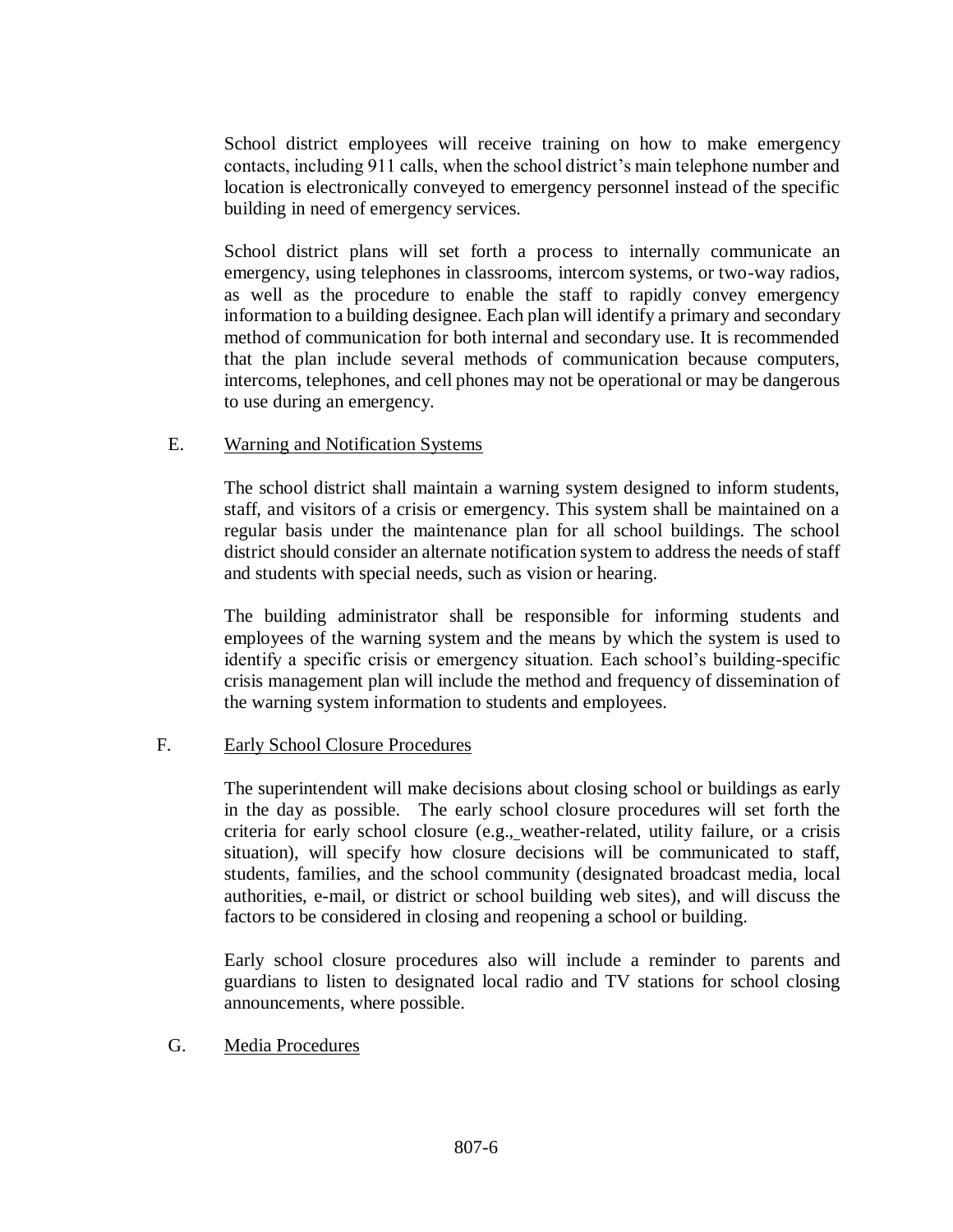The superintendent has the authority and discretion to notify parents or guardians and the school community in the event of a crisis or early school closure. The superintendent will designate a spokesperson who will notify the media in the event of a crisis or early school closure. The spokesperson shall receive training to ensure that the district is in strict compliance with federal and state law relative to the release of private data when conveying information to the media.

### H. Behavioral Health Crisis Intervention Procedures

Short-term behavioral health crisis intervention procedures will set forth the procedure for initiating behavioral health crisis intervention plans. The procedures will utilize available resources including the school psychologist, counselor, community behavioral health crisis intervention, or others in the community. Counseling procedures will be used whenever the superintendent or the building administrator determines it to be necessary, such as after an assault, a hostage situation, shooting, or suicide. The behavioral health crisis intervention procedures shall include the following steps:

- 1. Administrator will meet with relevant persons, including school psychologists and counselors, to determine the level of intervention needed for students and staff.
- 2. Designate specific rooms as private counseling areas.
- 3. Escort siblings and close friends of any victims as well as others in need of emotional support to the counseling areas.
- 4. Prohibit media from interviewing or questioning students or staff.
- 5. Provide follow-up services to students and staff who receive counseling.
- 6. Resume normal school routines as soon as possible.

## I. Long-Term Recovery Intervention Procedures

Long-term recovery intervention procedures may involve both short-term and longterm recovery planning:

- 1. Physical/structural recovery.
- 2. Fiscal recovery.
- 3. Academic recovery.
- 4. Social/emotional recovery.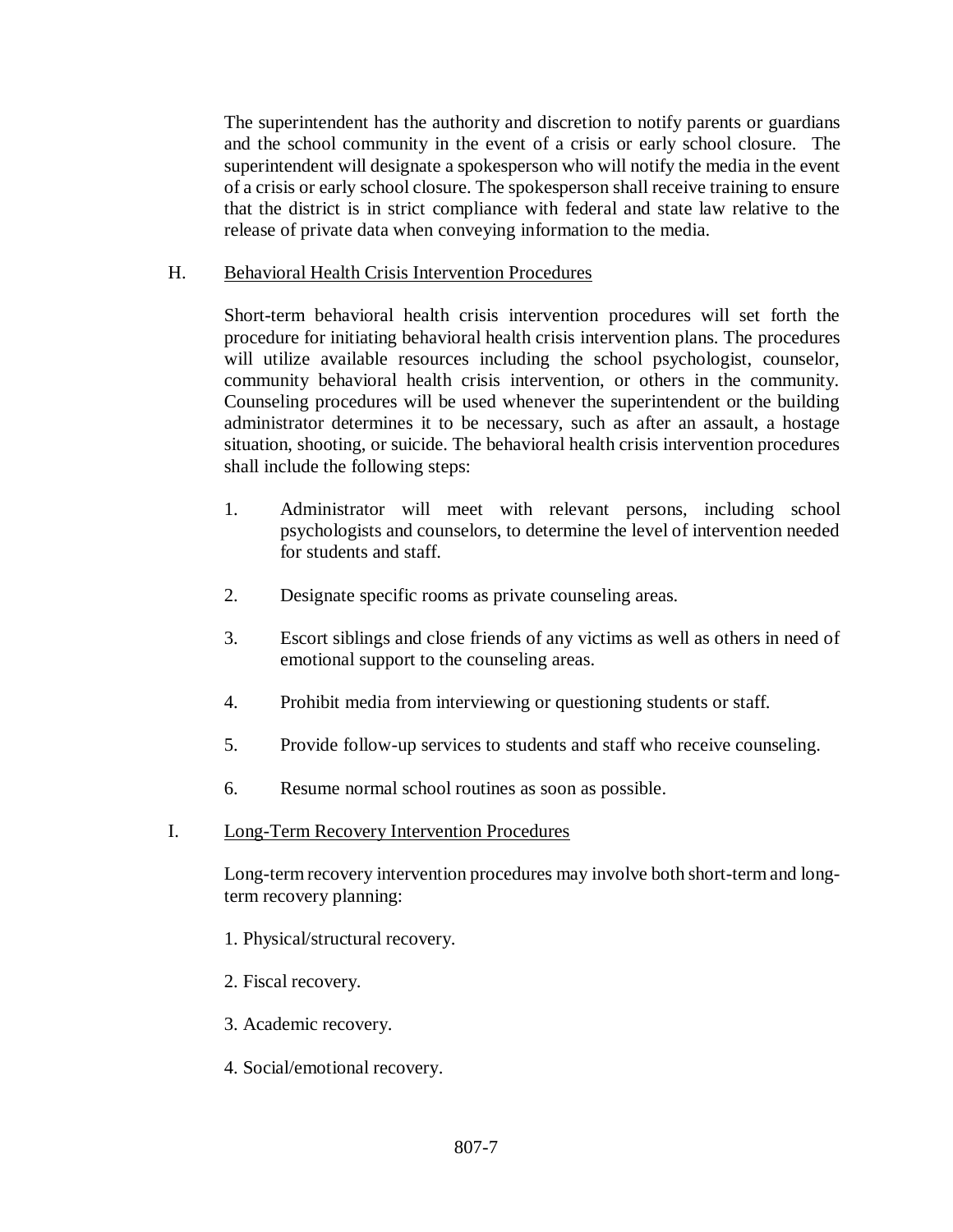## J. Grief-Counseling Procedures

The recommended grief counseling procedures will provide for initiating a griefcounseling plan utilizing available resources such as the school psychologist, counselor, community grief counselors, or others in the community. The griefcounseling procedures will be used whenever determined by the superintendent or the building administrator to be necessary, such as after an assault, a hostage situation, shooting, or suicide. The grief-counseling procedures should include the following steps.

- 1. Meet with school counseling staff to determine the level of intervention for students and staff (was the crisis on campus, were there student or staff witnesses, etc.).
- 2. Designate specific rooms as private counseling areas.
- 3. Escort siblings and close friends of the victim(s) and other highly stressed students and staff to counselors.
- 4. Prohibit the media from questioning students or staff.
- 5. Follow-up with students and staff who receive counseling.
- 6. Resume normal routines as soon as possible.

Upon approval, such grief counseling procedures will be an addendum to this policy.

## **IV. CRISIS AREAS COVERED BY THIS POLICY**

This Crisis Management Policy provides sample procedures for addressing the following crises:

- A. Fire
- B. Severe Weather
	- 1. Tornado/Severe Thunderstorm/Indoor Shelter
	- 2. Flooding/Evacuation
- C. Assault/Fight
- D. Bomb Threat
- E. Demonstration or Disturbance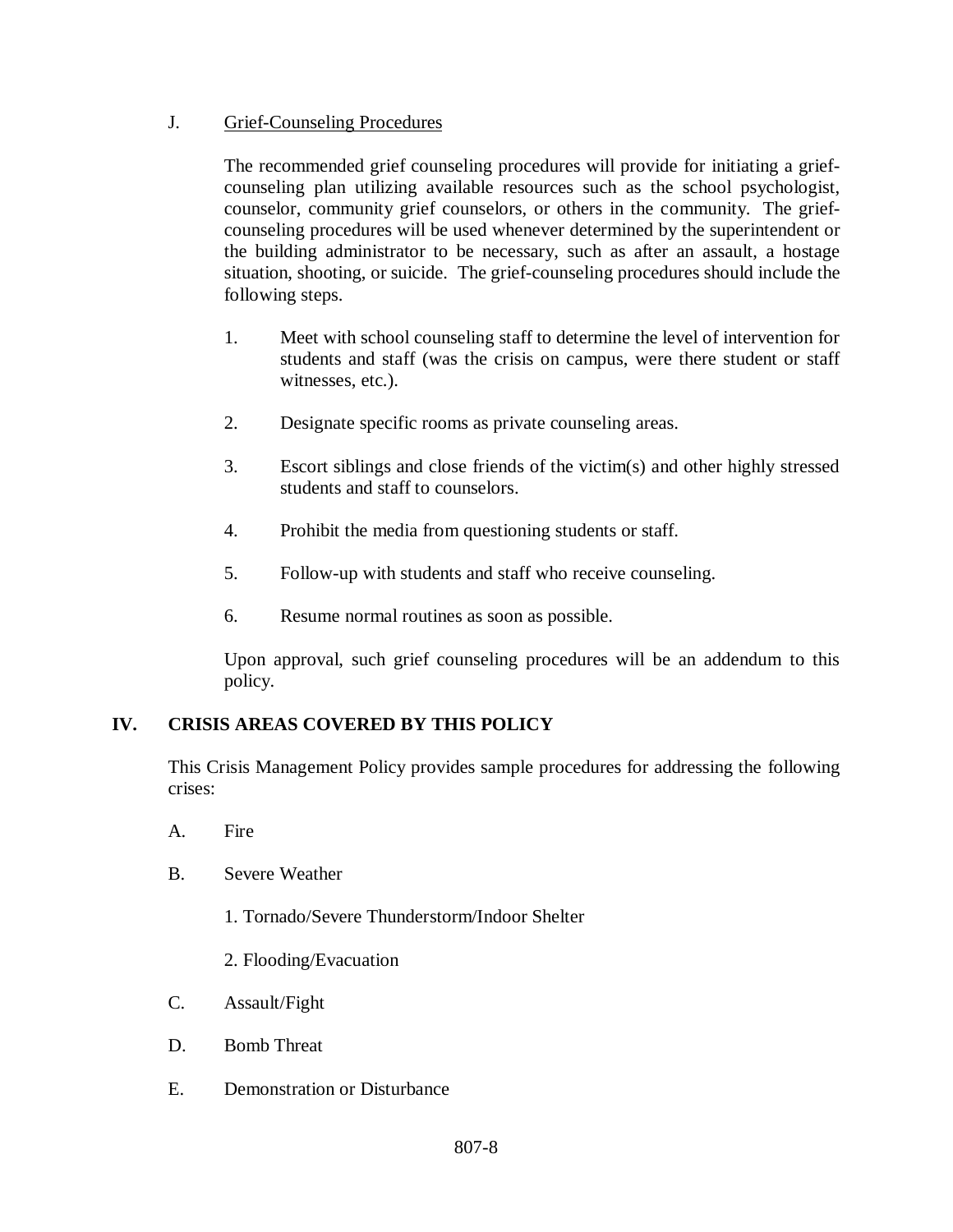- F. Hazardous Materials
- G. Intruder/Hostage
- H. Radiological Incident
- I. Serious Injury/Death
- J. Shooting
- K. Suicide
- L. Terrorism (Chemical or Biological Threat)
- M. Weapons

Building-specific crisis management plans will include such procedures and any other appropriate procedures.

# **V. CRISIS-SPECIFIC PROCEDURES**

These sample procedures are to be used by building administrators when tailoring response procedures in the building-specific crisis management plans. As provided in Section II, A of this policy, tailored crisis management plans for each building will be presented to the school board for review and approval and then will become an addendum to this policy that will be maintained and updated year to year.

A. Fire

School preparation before the emergency:

- 1. Designate a safe area at least 100 feet away from the building and away from fire lanes. [\(Minn. Stat. 299F.391](http://www.revisor.leg.state.mn.us/stats/299F/391.html) and [299F.011;](http://www.revisor.leg.state.mn.us/stats/299F/011.html) Uniform Fire Code 1303.3.3.1)
- 2. Each building's facility diagram and site plan will be available in appropriate areas of building showing the most direct evacuation routes to the designated safe areas, and the location of fire alarms, fire extinguishers, hoses, and water spigots.
- 3. Teachers and staff will be trained regarding the main emergency evacuation routes and routes from various points in the building. The school district will develop a universal signal to indicate a blocked entrance. When this signal is given, the responsible adult must immediately identify an alternate route.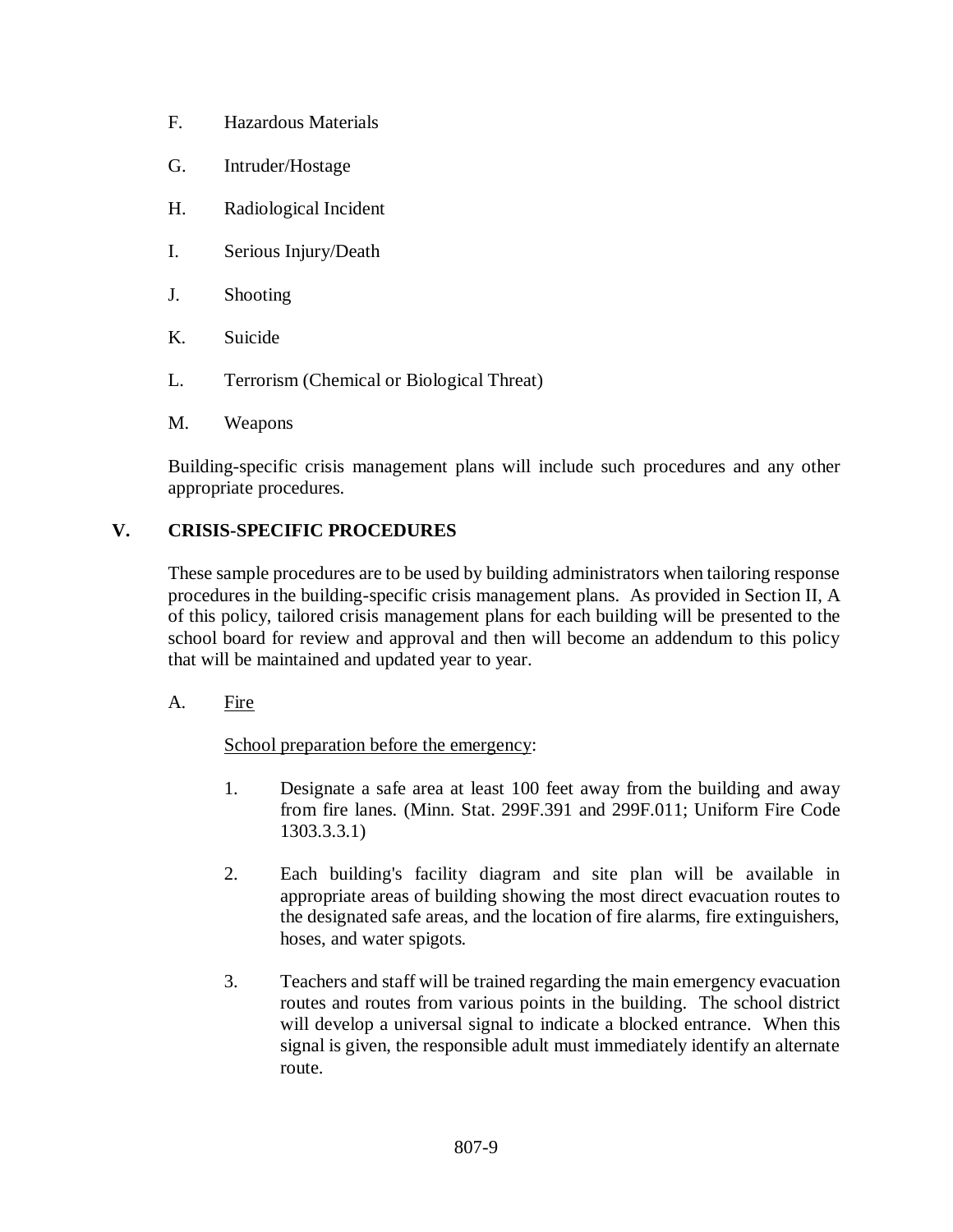- 4. The school district will conduct fire drills which include practicing how to move safely through blocked entrances and using alternate alarm systems. Fire drills will also include instruction/review of the use of fire extinguishers. The drills will emphasize the use of fire extinguishers to assist in evacuation.
- 5. Fire drills will be conducted periodically and at irregular times without warning (i.e., lunchtime, recess, and during assemblies). State law requires a minimum of nine drills each school year. [\(Minn. Stat. 299F.30;](http://www.revisor.leg.state.mn.us/stats/299F/30.html) Uniform Fire Code 1303.3.3.2.)
- 6. A record of fire drills conducted at the building will be maintained in the building administrator's office.
- 7. The school district will arrange for emergency shelter sites and transportation as needed.

## Procedures at the time of the emergency:

- 1. Pull the fire alarm, notify building occupants of the evacuation, and evacuate the building.
- 2. The first person who is aware of the fire should contact the building administrator and attempt to evacuate the area. Check facility diagrams for the nearest evacuation route and safe area.
- 3. The building administrator will call **911** and notify the superintendent.
- 4. Designate a responsible adult or administrator to meet with local fire or law enforcement agents upon arrival. Give them an update, a facility diagram and a site plan when they arrive.
- 5. The building administrator or superintendent will report the incident (even if it is a false alarm) to the local fire service as required by state law. [\(Minn.](http://www.revisor.leg.state.mn.us/stats/299F/452.html)  [Stat. 299 F.452\)](http://www.revisor.leg.state.mn.us/stats/299F/452.html).

## Procedures for teachers:

- 1. During an evacuation, take the class roster. Make sure all students and adults have left the room. Close the classroom door but leave it unlocked.
- 2. Lead all students in an orderly manner to the safe area. Do not allow students to stop at lockers to get books, sweaters, jackets, or other personal belongings.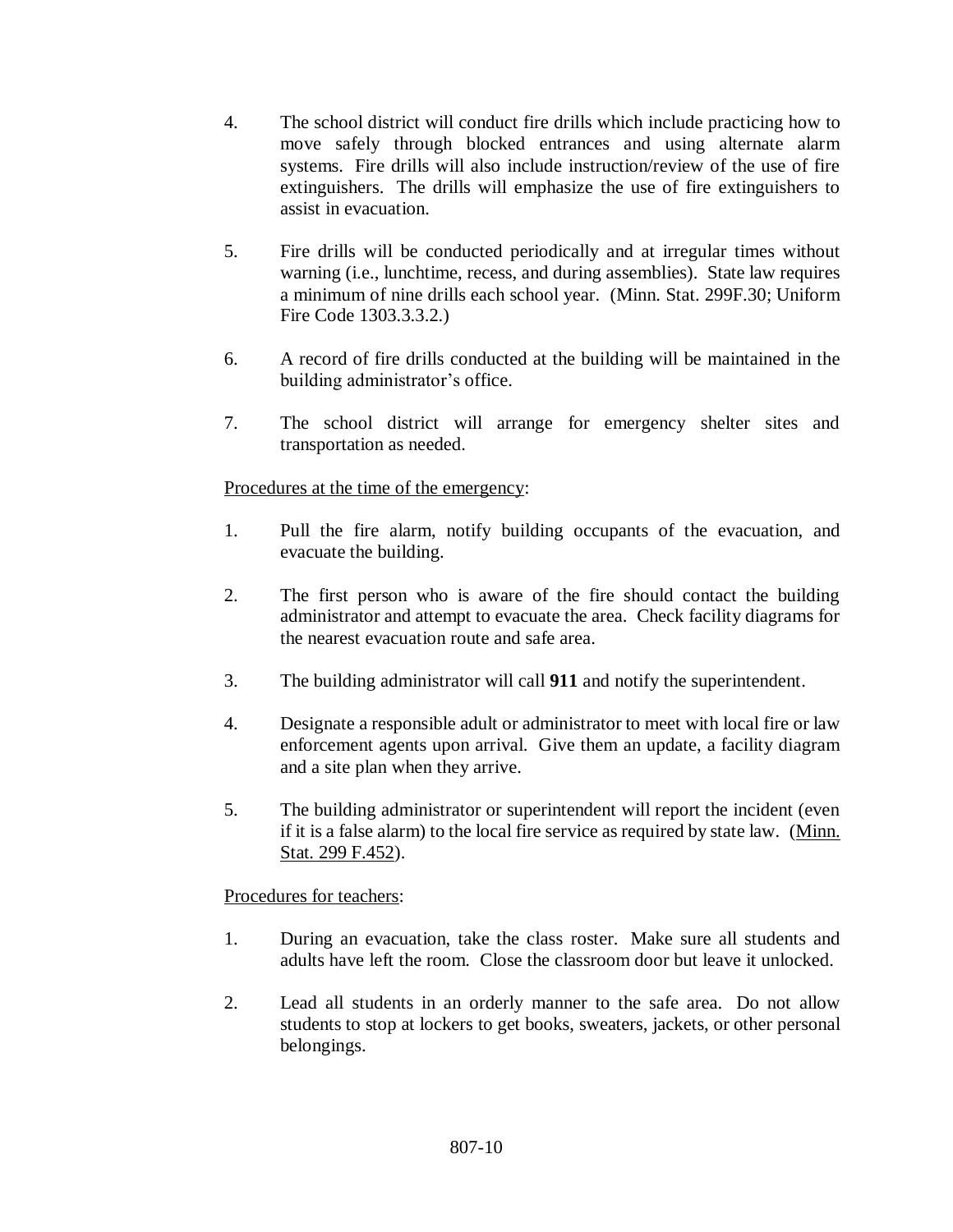3. The first person to reach any door should feel the door to see if it is hot. If it **is not** hot, open it and proceed slowly and low to the floor. If it **is** hot, the teacher will quickly find an alternate route and lead the students in an orderly manner along the alternate route.

## At the safe area:

- 1. When the group arrives at the safe area, check for any missing students and report them to the building administrator.
- 2. Do not block any door or gate that may be used by emergency response personnel.
- 3. While at the safe area, teachers supervise the group closely.
- 4. Do not re-enter any school buildings until fire department officials declare them safe.
- 5. Transport students as needed.
- B. Severe Weather
	- 1. Tornado/Severe Thunderstorm/Indoor Shelter. These procedures are for any weather situation in which students and staff should remain in the building and seek shelter.

## Procedures before the emergency:

- a. The school district will identify both potential problem areas on the campus and areas with the highest degree of safety for students and staff. Unsafe areas include rooms with large unsupported roof spans, large windows, or rooms located where they will receive the full force of the wind such as upper floor gymnasiums and auditoriums. Safe areas include small rooms with few windows, on the lowest floor of the building, and at the interior of the building, such as restrooms, locker/shower areas, basement gymnasiums, and closets.
- b. Facility diagrams will be prepared for each classroom/office/work area showing the most direct evacuation route to the safest areas of the building.
- c. Provide training to appropriate staff, including the crisis response team, on how to deal with inoperative communication systems, absence of natural light in a power outage, inoperative devices in a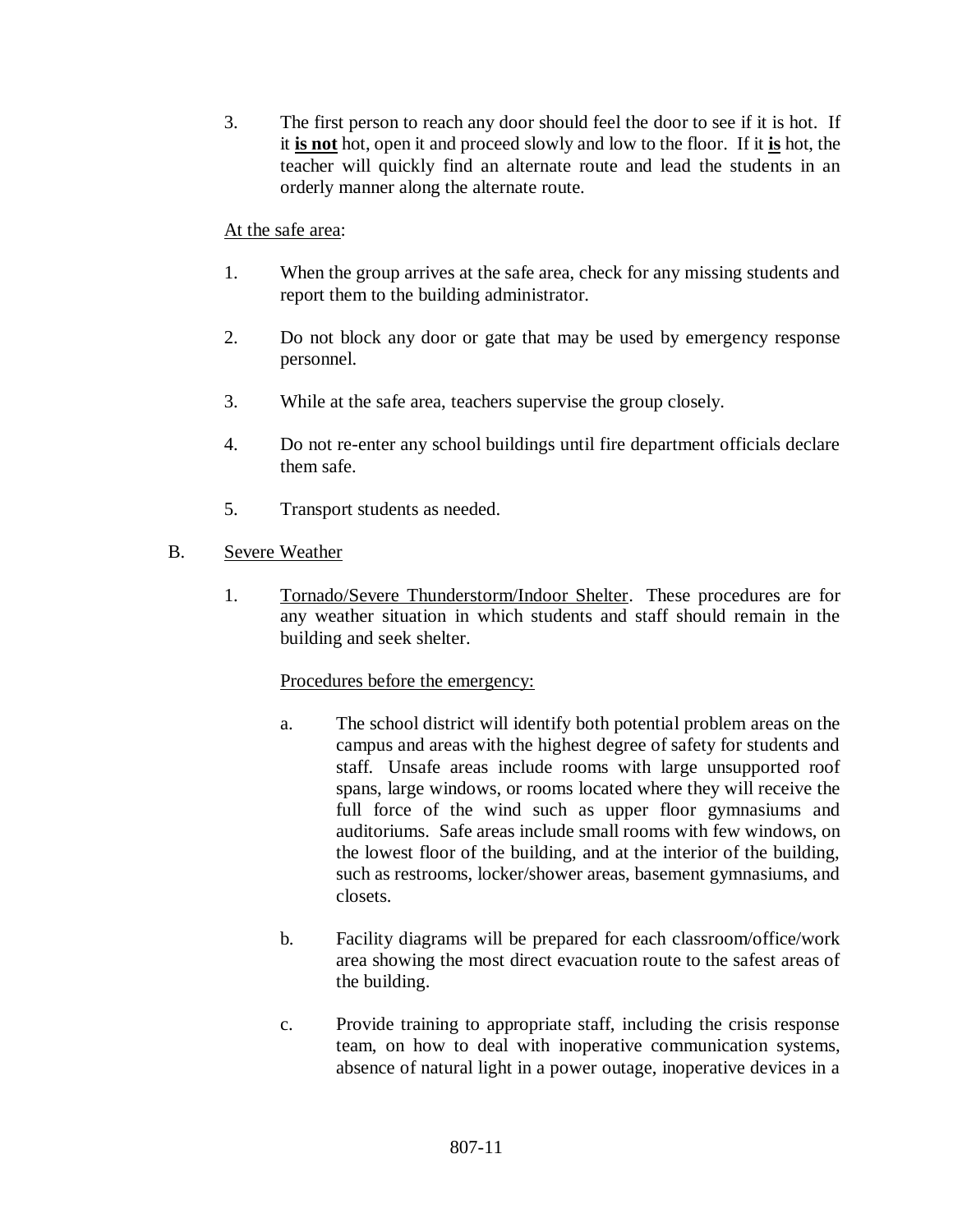building with students who have special needs, and inoperative refrigeration systems, alarms, heating and cooling systems.

- d. Review drop and tuck procedures with students.
- e. Keep a record of all tornado drills performed at the building in the building administrator's office.

#### Procedures when a tornado/severe thunderstorm watch has been issued:

A tornado/severe thunderstorm watch is issued when weather conditions are prime for the formation of a tornado or severe thunderstorm, but none have been spotted so far.

- a. Monitor Emergency Alert Stations.
- b. Bring all persons inside the building. Keep students, staff, and visitors inside the building.
- c. Close windows and blinds.
- d. Review tornado drill procedures and the location of the closest safe areas.
- e. Review drop and tuck procedures with students.

#### Procedures when a tornado/severe thunderstorm warning has been issued:

A tornado/severe thunderstorm warning is issued when a tornado or severe thunderstorm has developed and has been spotted in the area. This is a more imminent threat.

- a. Evacuate unsafe classrooms and offices. Teachers take class rosters. Close the classroom door but do not lock it.
- b. Move along inside walls to the safest areas of the building.
- c. Ensure that students are in the tuck position, when safe zone is deemed a hallway.
- d. Account for all students and staff. Report any missing students or staff to the building administrator, when it is safe to do so.
- e. The central office administration will monitor any changes in the weather.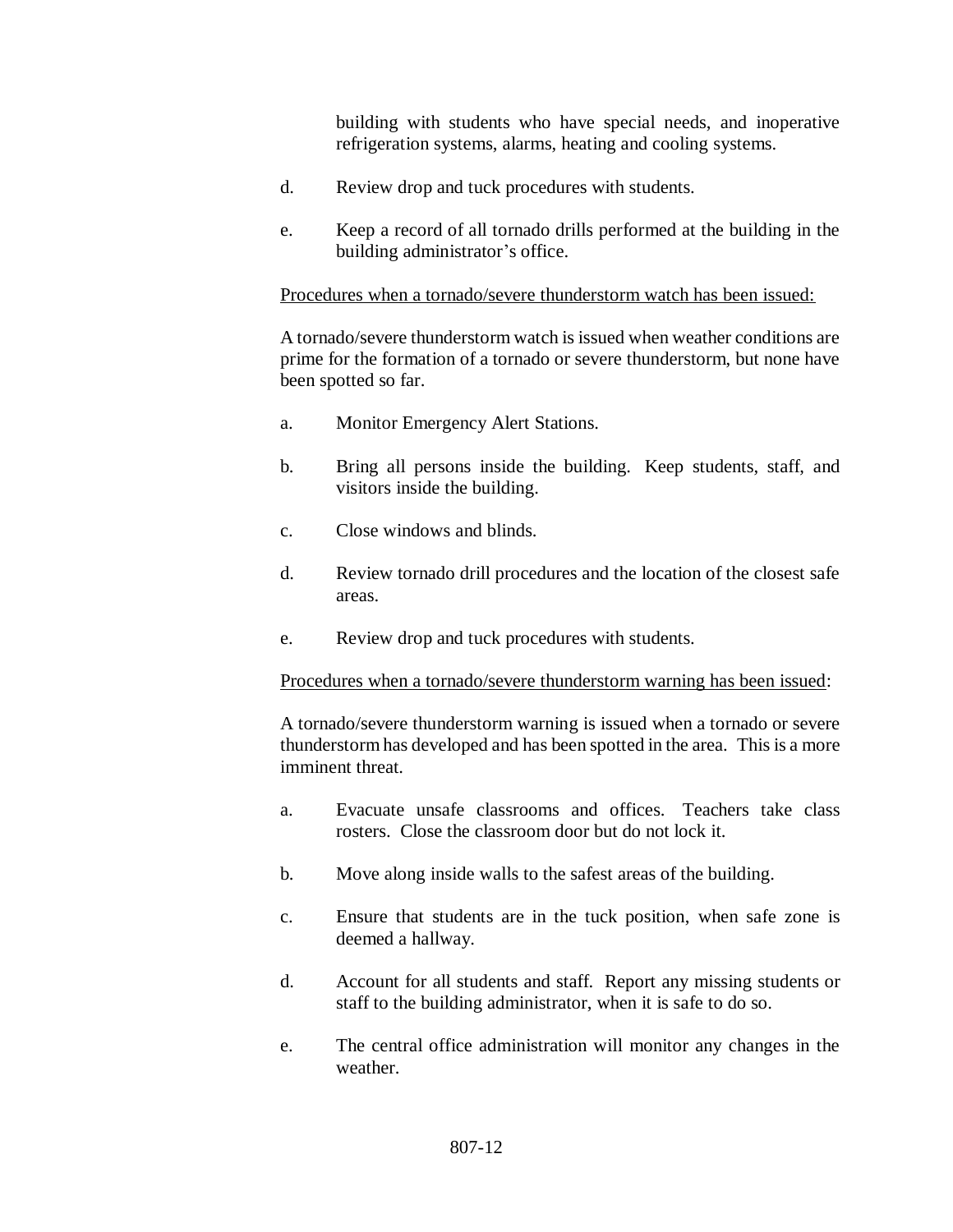f. Remain in the safe area in the tuck position if in a hallway, until the warning expires or emergency response personnel have issued an all-clear signal.

### Procedures after the emergency:

- a. Notify the utility company if a break is suspected in the building gas, water, or electrical lines.
- b. Check utilities and electrical devices for damage due to any outage.

### 2. Flooding/Evacuation

These procedures are for any weather situation which requires students and staff to evacuate the building.

Procedures for the building administrator if a building is in an area where a flood watch has been issued:

- a. Monitor weather conditions by using weather alert radios, an AM/FM radio, or contact local emergency management officials regarding the emergency condition.
- b. Keep staff posted of changes or emergencies.
- c. Review evacuation procedures with staff and prepare students.
- d. Check relocation centers and secure transportation to them.

Procedures for buildings in an area where a flood warning has been issued:

- a. If advised by local emergency management officials to evacuate, do so immediately.
- b. Follow evacuation procedures; teachers take class rosters.
- c. Turn off utilities in the building and lock the doors.
- d. Take attendance after evacuation to the shelter. Report any missing students to the building administrator.
- e. Notify parents or guardians per school district policies.
- f. Stay with the students until released to a parent or guardian.
- C. Assault/Fight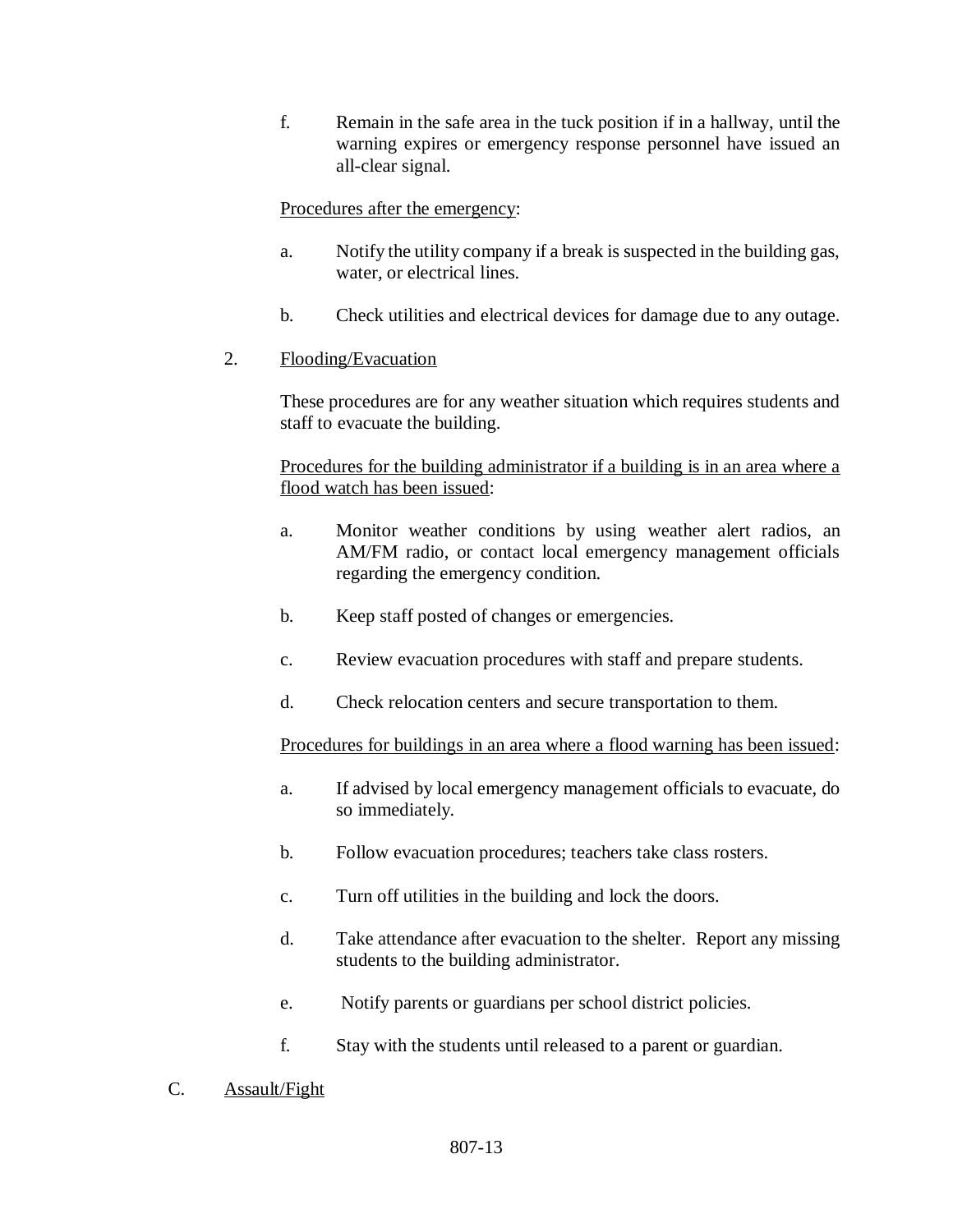These procedures apply to close contact physical confrontations including fistfights, knife assaults, and the use of other weapons which require close proximity to result in a significant physical threat.

### Procedures:

- 1. Ensure the safety of all students and staff.
- 2. Contact the building administrator, police liaison, or **911**, if necessary.
- 3. Approach in a calm and controlled manner. If possible, address the combatants by name and use a distraction to defuse the situation.
- 4. Control the scene and demand that the combatants stop; clear onlookers.
- 5. Contact CPR/first aid certified persons in the school building to handle medical emergencies until local law enforcement agents arrive, if necessary.
- 6. Escort the combatants to the office keeping them away from each other and other students.
- 7. Seal off the area where the assault took place.
- 8. Notify the building administrator. The building administrator will:
	- a. Notify the superintendent and combatants parent(s) or guardian(s), as appropriate.
	- b. Investigate by means such as obtaining statements from the combatants and witnesses; deal with the situation in accordance with school district discipline and harassment and violence policies, as appropriate.
	- c. Notify law enforcement or school liaison officer, as appropriate, if a weapon was used, the victim has a physical injury causing substantial pain or impairment, or the assault involved sexual contact (intentional touching of anus, breast, buttocks, or genitalia of another person in a sexual manner without consent, including touching of those areas covered by clothing).
- 9. Assess counseling needs of victim(s) or witness(es). Initiate the griefcounseling plan, if necessary.
- 10. Document all activities.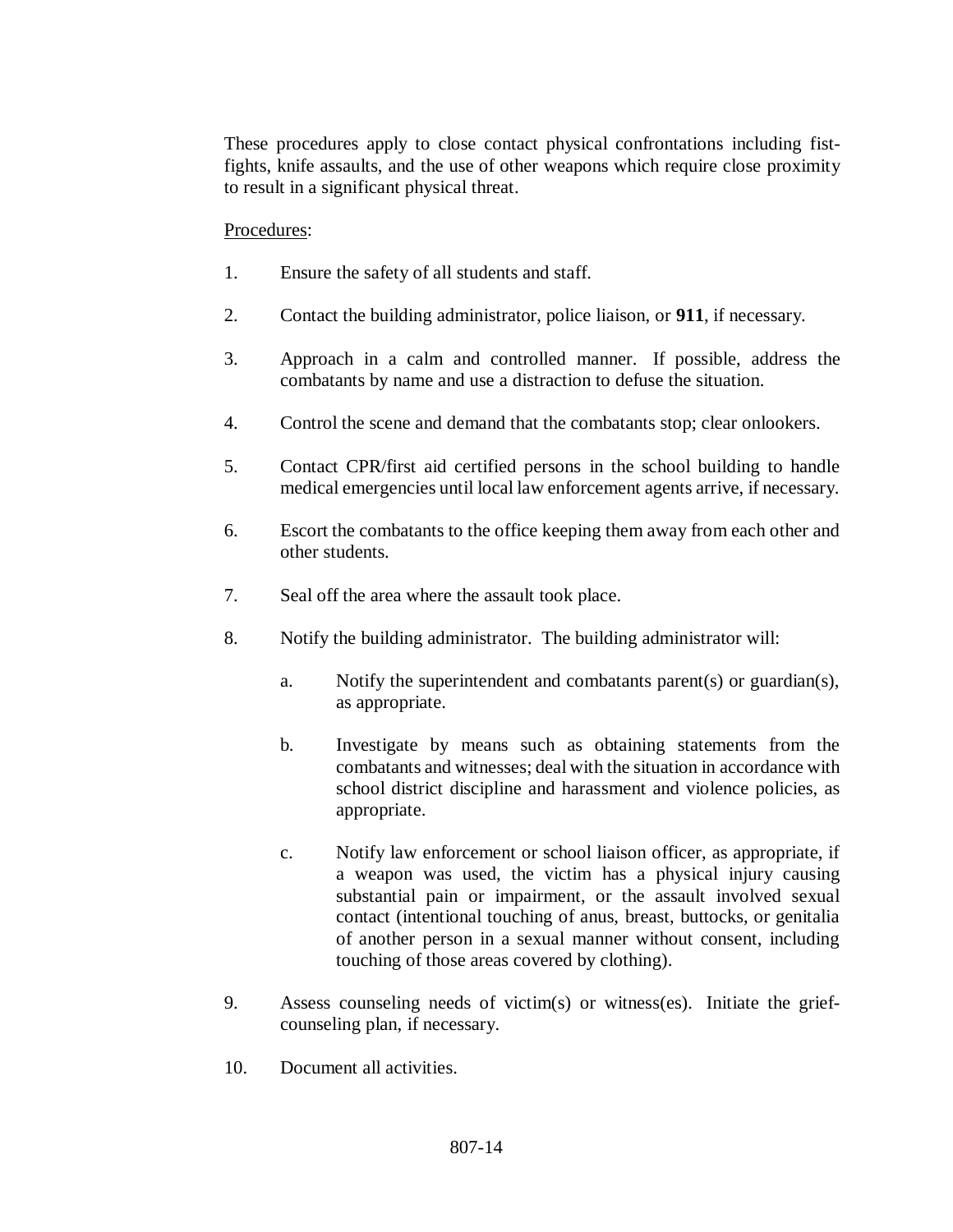### D. Bomb Threat

A bomb threat should always be considered a real and immediate danger to students and staff and requires an immediate response by the person receiving the bomb threat message. Consequently, all staff should be familiar with the bomb threat procedures established by the school district. No bomb threat will be disregarded as being a prank call.

It is important that all staff be knowledgeable in the procedures to initiate evacuation, in the notification of local law enforcement agencies and appropriate personnel, and in the steps to take before the site is cleared for reentry. All staff should be aware of the location of bomb threat procedures.

If the building administrator determines it is necessary to evacuate the campus, the superintendent and local law enforcement agents should be consulted to determine how parents and guardians can be notified, school facilities can be protected, and crowd control can be provided, if needed.

At least one bomb threat drill should be conducted each school year. Because evacuation of the students and staff is the response used for a number of other crises in addition to bomb threats, staff members will probably not be aware they are evacuating because of a bomb threat. Therefore, it is good practice that whenever exiting the classrooms or work areas for any kind of drill, all personnel should quickly inspect their work area for anything unusual or out of place and be aware of any unusual or suspicious persons on the site.

Never attempt to touch, move, dismantle, or carry any object that is suspicious.

#### Procedures for bomb threat recipient:

1. **If you receive a bomb threat by written message**, preserve the note for the police by touching it as little as possible and placing it in a document protector or plastic bag, if available. Go to Step 2.

## **If you receive a bomb threat by telephone**:

- a. Record exactly what the caller says. Activate caller ID where available. Complete the "Bomb Threat Phone Report" and the "Caller Identification Checklist."
- b. Remain calm, be firm, keep the caller talking. Listen carefully to the caller's voice, speech patterns, and to noises in the background.
- c. After hanging up the phone, immediately dial the callback service in your area to trace the call, if possible.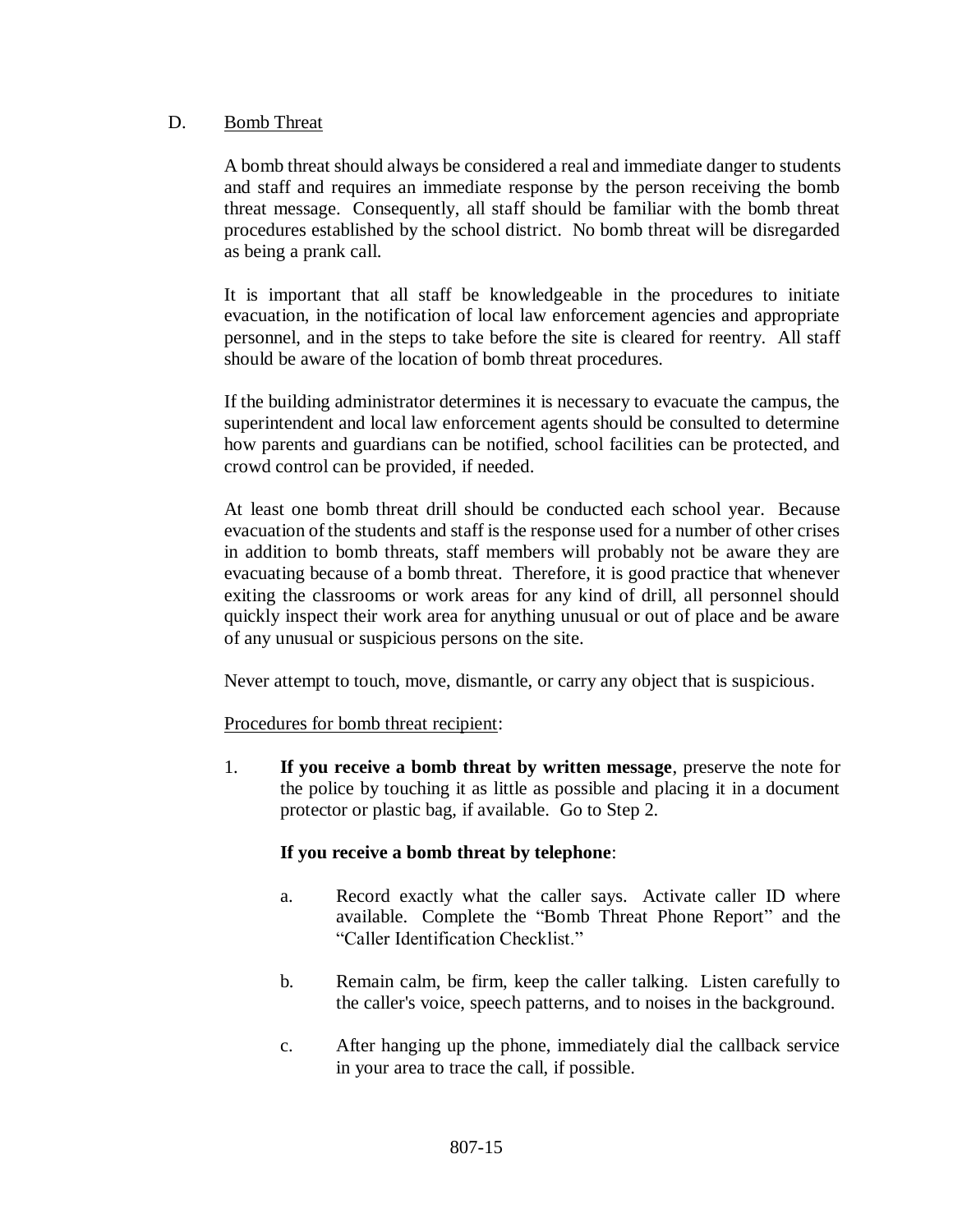- 2. Notify the building administrator.
- 3. Call 911 and report the bomb threat.
- 4. Call the superintendent to report the incident and any action taken so far.
- 5. DO NOT activate the fire alarm since the noise may detonate some bombs. A public address announcement should be made to initiate building evacuation; do not mention "bomb threat."
- 6. Students and staff may be evacuated from the building and proceed to the designated safe area away from the building. Close the classroom door but leave it unlocked. Teachers take class rosters. Once evacuated, roll call should be taken. Notify the building administrator of any missing students or staff.
- 7. If the bomb threat message contained a specific time of detonation, the buildings will not be cleared for reentry until a significant period of time has lapsed after that time, no matter how thorough a check was conducted.
- 8. When reentry is permitted, staff should once again visually inspect their classrooms and work areas for unusual items before allowing students to enter.
- 9. Notify parents and guardians per school district policies.

## E. Demonstration or Disturbance

These procedures are for dealing with anyone causing or participating in a demonstration or disturbance at the building: individual students, student groups, or outside individuals or groups not associated with the building.

## Procedures:

- 1. Notify the building administrator of the disturbance.
- 2. During the disturbance, the building administrator will take corrective action, such as:
	- a. Ask the demonstrators to disperse.
	- b. Notify the superintendent.
	- c. Notify the local law enforcement agency, if necessary.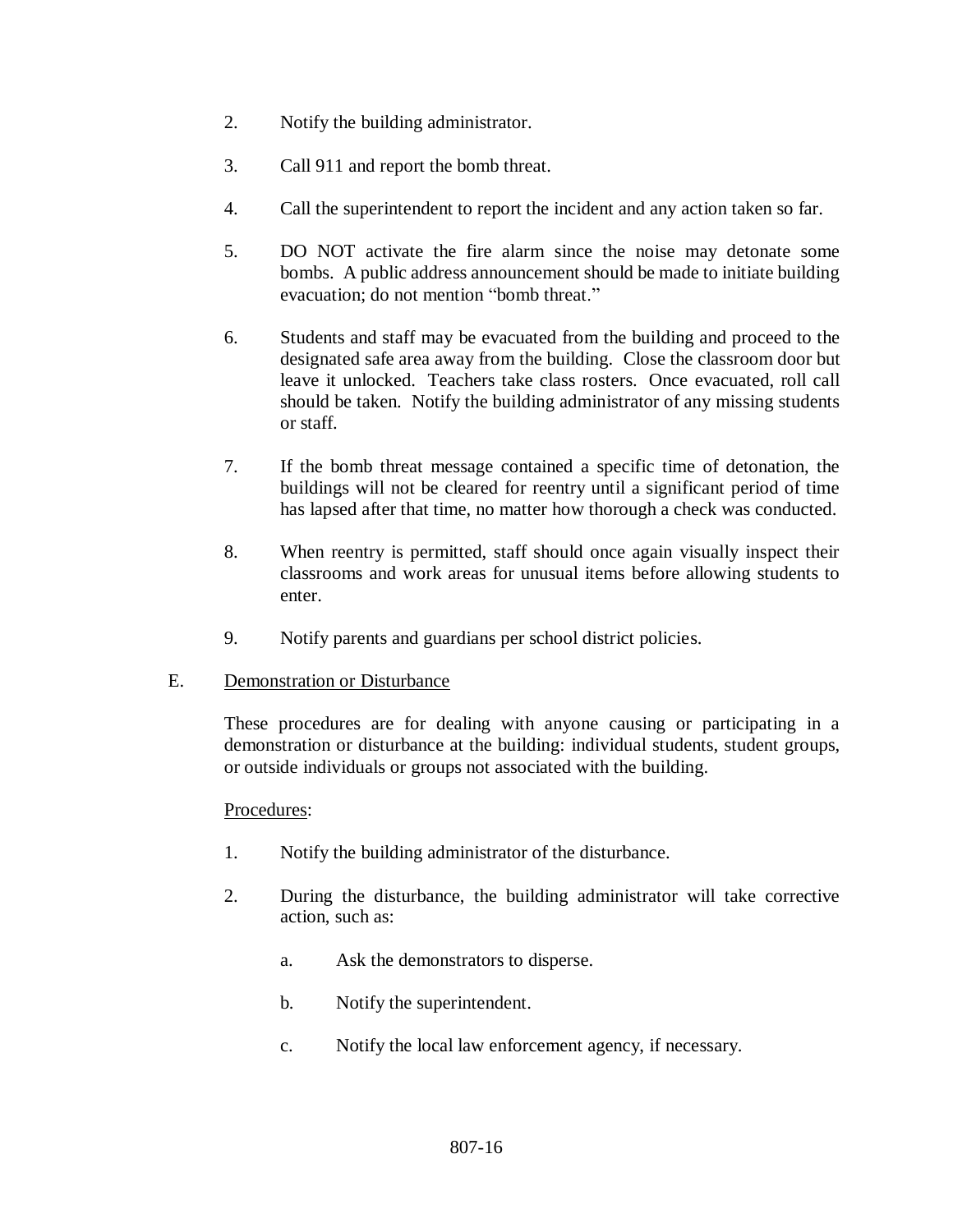- d. Contain the disturbance by sealing off the area, to the extent possible.
- e. Secure the building, if necessary.
- f. Shut off bells, if appropriate.
- g. Relocate people involved in the disturbance to an isolated area, to the greatest extent possible.
- 3. During the disturbance, teachers should:
	- a. Keep students in classrooms and lock the door. Do not allow students out of the classroom until the building administrator gives an all-clear signal.
	- b. Make a list of students absent from the class.

## F. Hazardous Materials

If a major chemical accident necessitates student and staff evacuation, the fire department or other appropriate agency will be consulted and may take command and control of the situation.

Procedures for reporting chemical accidents should be posted at key locations (i.e., chemistry labs, art rooms, pool area, janitorial closets). School buildings must maintain Material Safety Data Sheets (M.S.D.S.) for all chemicals on campus. State law, federal law, and OSHA require that pertinent staff are aware of where to access these sheets in the case of a chemical accident.

Procedures for on-site chemical accidents:

- 1. Determine the name of the chemical, where it is located, and whether or not it is spreading rapidly. Attempt to contain the spill or area around it. Close doors. School personnel should not attempt to clean up or remove the spill -- leave that for trained personnel. Refer to the M.S.D.S. for guidance.
- 2. Notify the building administrator about the accident.
- 3. Relocate students and staff to safe areas, upwind of the accident. Teachers bring the class roster. Take roll call and immediately report any missing students to the building administrator.
- 4. Call **911** (the fire department will contact the local hazardous materials team).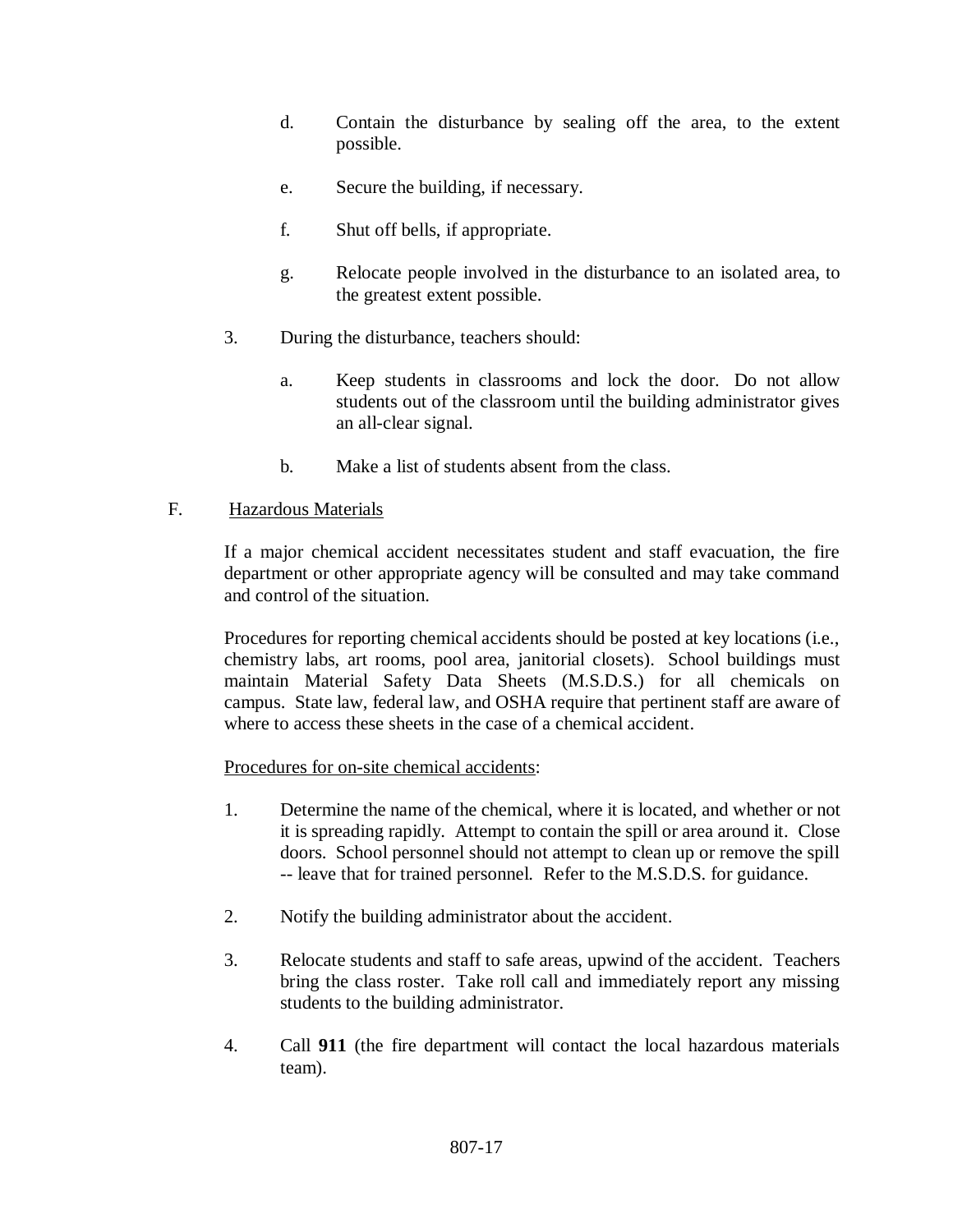- 5. Seek treatment for any students or staff exposed to the chemical through inhalation, skin exposure, swallowing, or eye exposure.
- 6. Designate a responsible adult or administrator to meet with fire or law enforcement agents upon arrival. Give them an update, a facility diagram and a site plan when they arrive.
- 7. Notify the superintendent.

## Procedures for off-site chemical accidents:

- 1. When evacuation of the area is necessary, students and staff will be directed to a specific relocation area by local emergency management officials involved.
- 2. If students are evacuated, notify parents and guardians per school district policies.
- 3. Evacuation may be made to a relocation center designated in advance by a building administrator if a specific alternative assignment is not made by response agency officials.
- G. Intruder/Hostage

Individuals who pose a possible threat could include a sniper on campus, someone who may attempt to abduct or injure a student, or any unauthorized visitor without a legitimate purpose. It may be a law enforcement agency who notifies the school or school district of the dangerous situation, or it may be school personnel who first recognize the danger.

## Procedures before the emergency:

1. Implement lock-down procedures to secure the school building, to keep students inside and keep the danger outside of the building away from students and staff. A code word should be predetermined to alert staff when the school building will be secured and lock-down procedures initiated.

## Procedures for the staff member who sees an unauthorized intruder:

- 1. If possible, have another staff person accompany you when approaching an intruder that does not indicate a potential for violence.
- 2. Politely greet the intruder and identify yourself.
- 3. Ask the intruder to identify himself or herself and to state what is the purpose of his or her visit.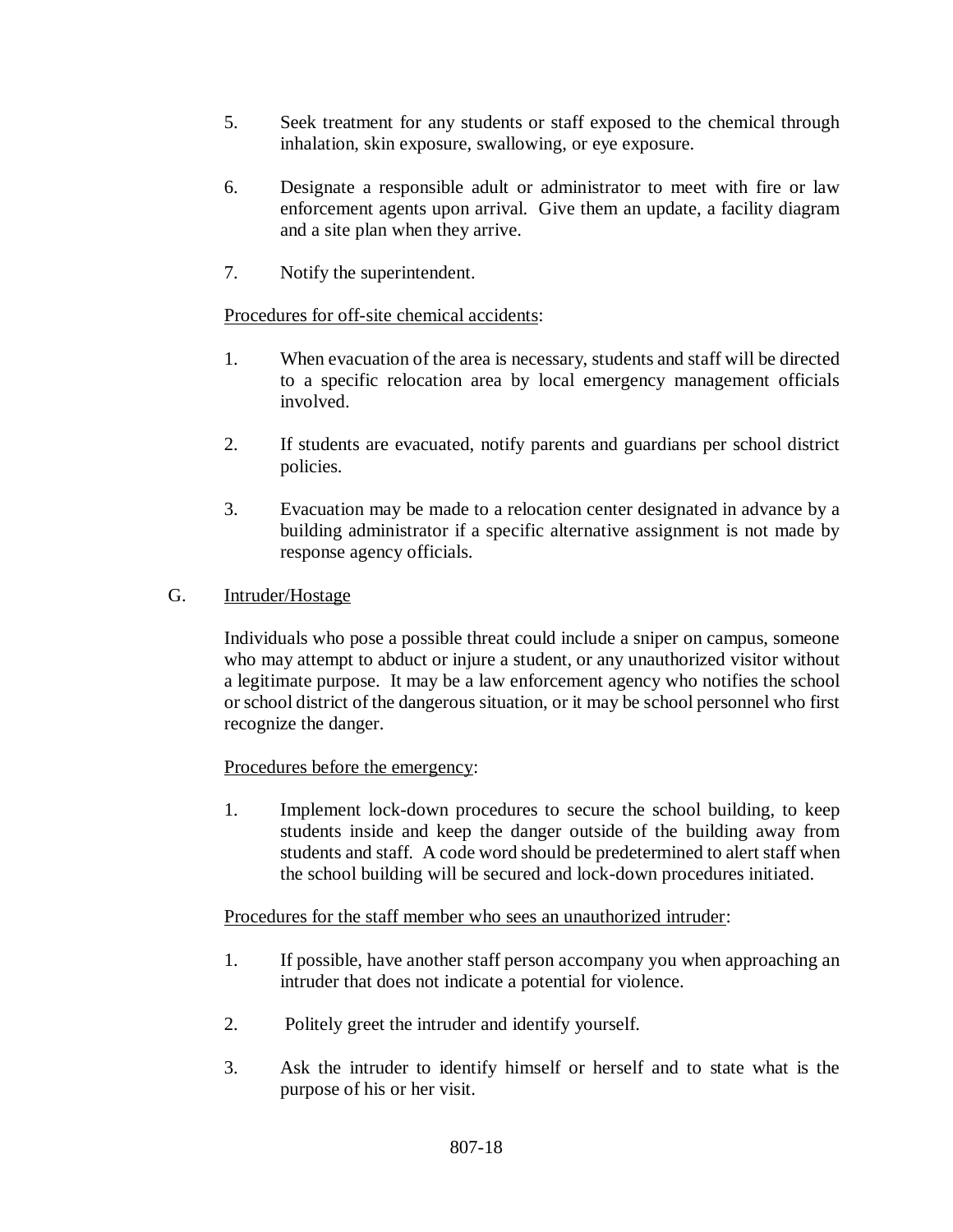- 4. Inform the intruder that all visitors must register at the main office.
- 5. If the intruder's purpose is not legitimate, ask him/her to leave and accompany intruder to exit if possible, or arrange for someone else to accompany the intruder.
- 6. If the intruder refuses to leave or is a repeat offender, warn him or her of the consequences of staying on school property. Inform him or her that the police will be contacted.
- 7. If the intruder still refuses to comply, notify building administrator or police liaison and give as complete a description of the person as possible.
- 8. Walk away from the intruder if the intruder indicates a potential for violence. Do not attempt to disarm anyone with a weapon or physically restrain anyone who may be capable of inflicting bodily harm. Monitor the intruder leaving campus, if possible.
- 9. Call 911 and provide law enforcement agents with as much identifying information as possible (physical description, location in the school building, where the person is going, if the intruder is armed).

#### Witness to a hostage situation:

- 1. If the hostage taker is unaware of your presence, do not intervene.
- 2. Call **911** immediately, if possible. Give the dispatcher details of the situation, ask for assistance from the hostage negotiation team.
- 3. Seal off the area near hostage situation, to the extent possible.
- 4. Notify the building administrator who may elect to evacuate the rest of the building.
- 5. The police or hostage negotiation team will assume command and control of the situation when they arrive.

#### If taken hostage:

- 1. Follow instructions of the hostage taker.
- 2. Try not to panic. Calm students if they are present.
- 3. Treat the hostage taker as normally as possible. Be respectful. Ask permission to speak. Do not argue or make suggestions.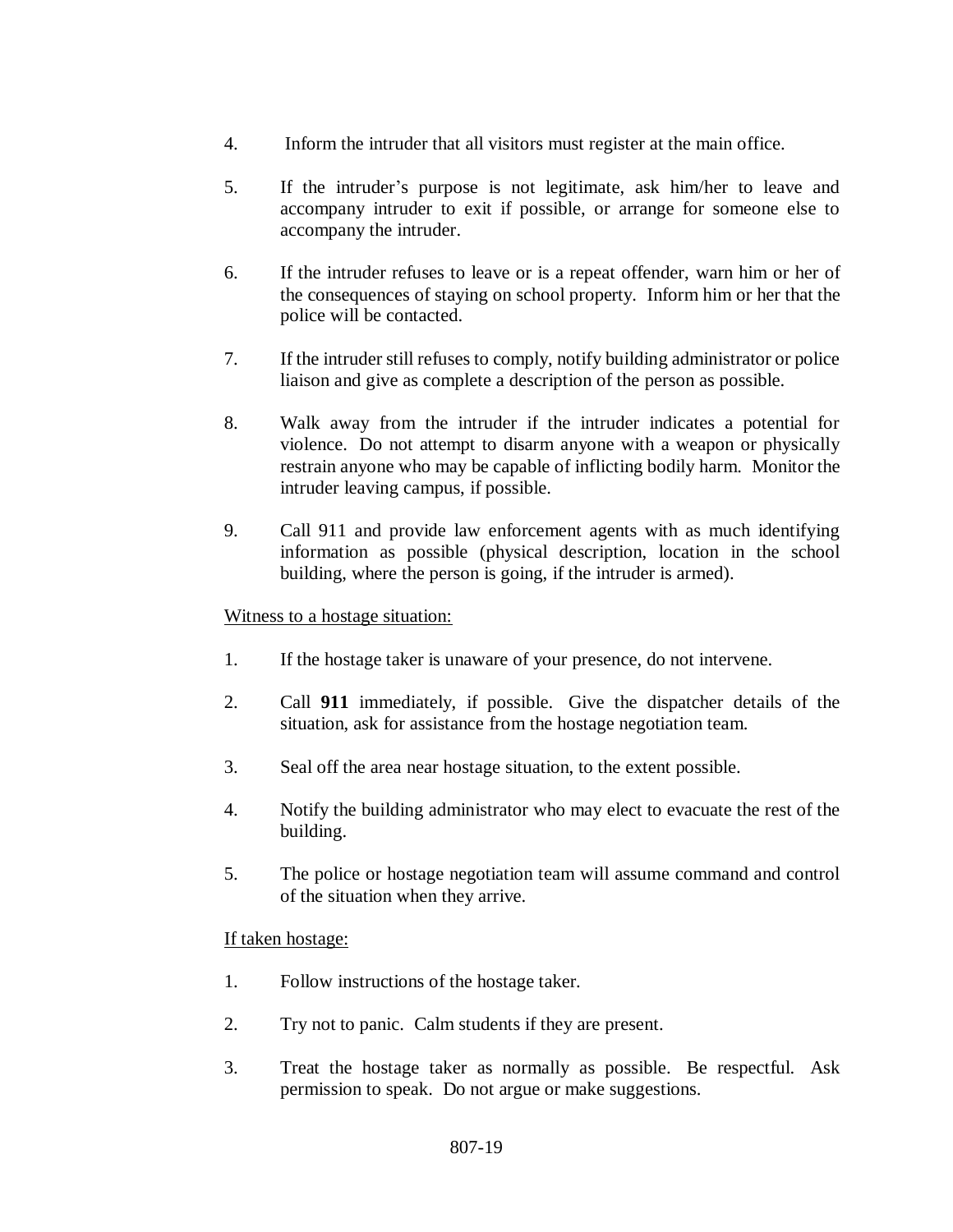### Procedures after the emergency:

- 1. Designate a spokesperson to handle media calls, questions, and contacts.
- 2. Prepare a news/information release, as appropriate.
- 3. Prepare a parent and guardian letter, as appropriate.
- 4. Hold an information meeting with all staff.
- 5. Initiate the grief-counseling plan, if appropriate.

## H. Radiological Incident

### Procedures:

- 1. The building administrator will notify staff if an accident/incident has occurred that affects the ability of students to return to their homes (if they live within the 10-mile radius of an affected nuclear power plant).
- 2. The building administrator will activate procedures for the release of students to the emergency contact person, as established by the parent(s) and guardian(s) at the beginning of the school year, or keep students at the school building until a parent or guardian or designee picks them up.
- 3. Teachers stay with the students until an authorized individual picks them up, if they are not going to an alternate (emergency) location.

## I. Serious Injury/Death

#### Procedures:

- 1. Call 911, but do not leave the victim unattended.
- 2. Contact a first aid provider (school nurse) or a member of the crisis response team.
- 3. Clear onlookers and isolate the victim.
- 4. Perform preliminary first aid, if trained.
- 5. Do not move the victim unless an immediate emergency situation dictates evacuation.
- 6. Notify the building administrator.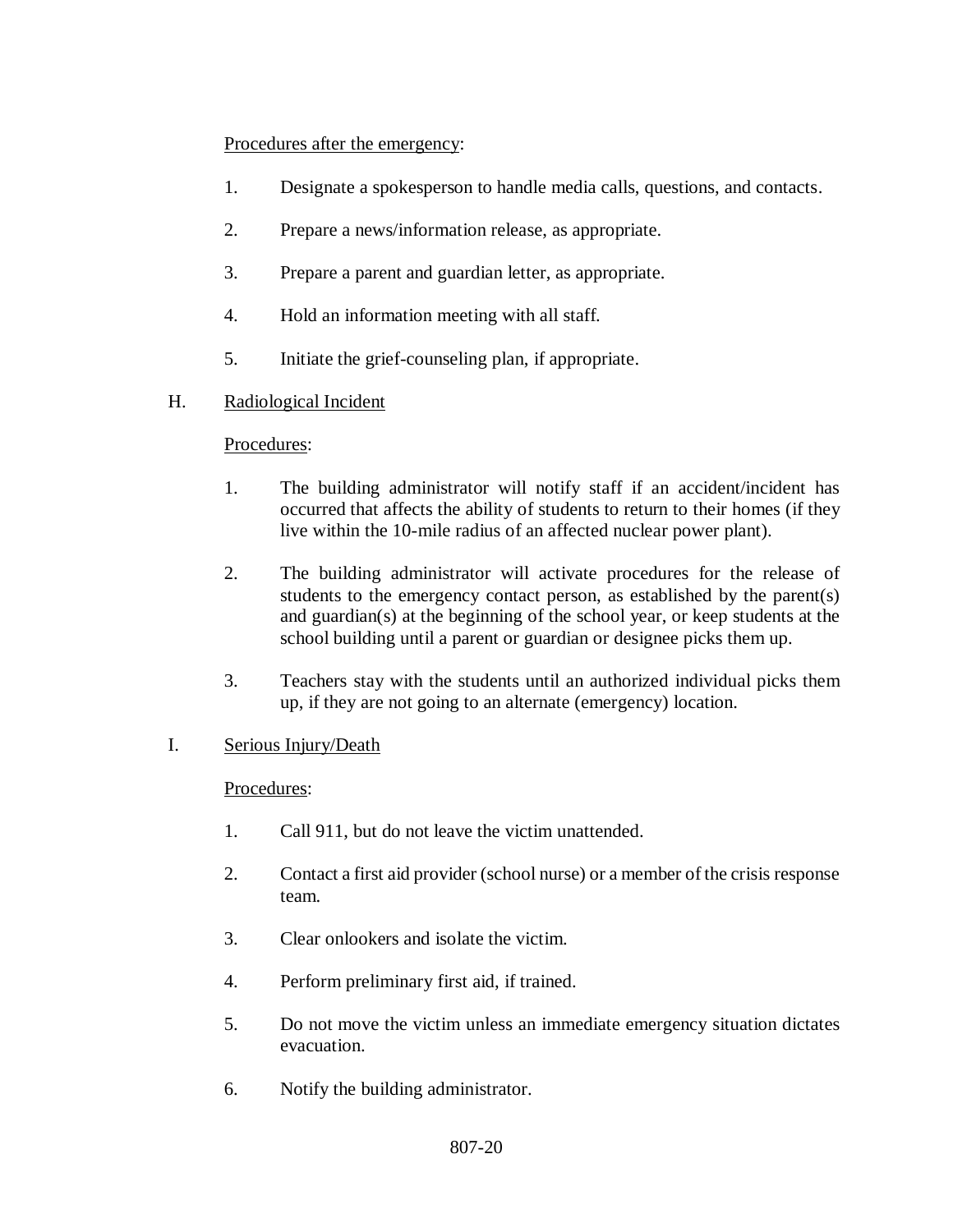- 7. Designate a staff person to accompany the injured or ill person to the hospital.
- 8. Administrative follow-up may include the following:
	- a. Notify parent(s) or guardian(s) of an injured or ill student or a family member of an injured or ill employee.
	- b. Notify the superintendent.
	- c. Determine method of informing staff, students, and parents, if appropriate.
	- d. Prepare an accident report.
	- e. Initiate the grief-counseling plan, if appropriate.
	- f. Prepare a news media release with the superintendent, if appropriate.
- J. Shooting

These procedures apply to snipers inside or outside of the school building or any other firearm threat that poses an immediate danger. The threat may also result from an intruder or from participants in a demonstration.

Procedures for staff and students if a person threatens with a firearm or begins shooting:

- 1. If outside, staff and students should go inside the building as soon as possible. If staff or students cannot get inside, they should make themselves as compact as possible, put something between themselves and the shooter, and not gather in groups.
- 2. If inside, staff, students and visitors should turn off the lights, lock all doors and windows, and close the curtains, if it is safe to do so.
- 3. Staff, students and visitors should crouch under desks without talking and remain there until an all-clear signal is given by the building administrator.
- 4. If safe to do so, staff should check the halls for wandering students who are not the threat and bring them immediately into a classroom, even if they are from another classroom. When it is safe to do so, staff should notify the office if students from another class are in their room.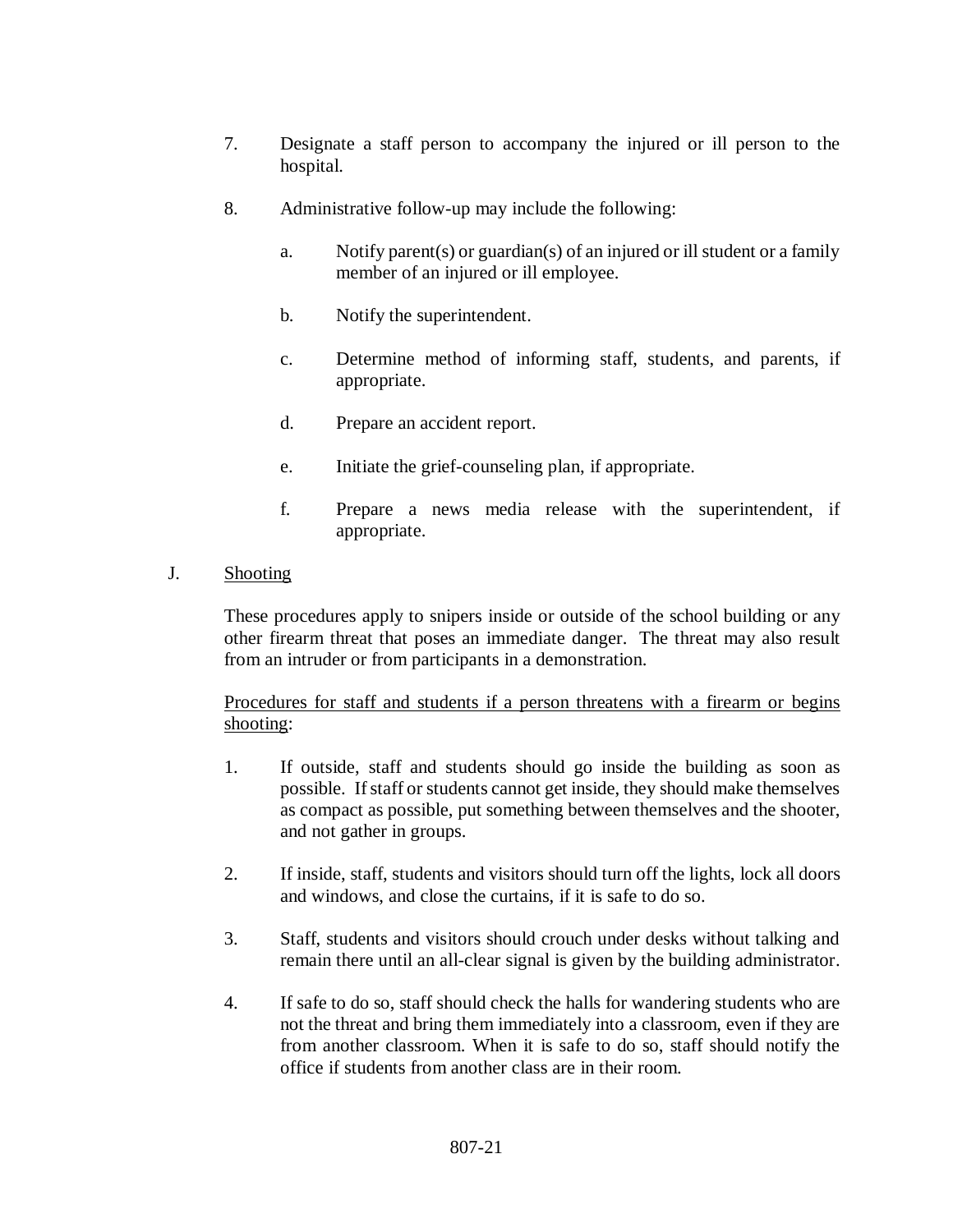5. Take roll call and notify the building administrator of any missing students or staff, when it is safe to do so.

## Procedures for the building administrator or police liaison if a person threatens with a firearm or begins shooting:

- 1. Assess the situation as to:
	- a. shooters location,
	- b. injuries, and
	- c. potential for additional shooting.
- 2. Call 911 and give them as much detail as possible about the situation.
- 3. Secure the school building, if appropriate.
- 4. Assist students and staff in evacuating from immediate danger to a safe area.
- 5. Care for the injured to the extent practicable until emergency personnel arrive.
- 6. Refer media calls, contacts, and questions to the school district spokesperson.
- 7. Meet with the superintendent to prepare a news or information release.
- 8. Notify parents and guardians per school district policies, if appropriate.
- 9. Hold an information meeting with all staff, if appropriate.
- 10. Initiate the grief-counseling plan, if appropriate.
- K. Suicide

## Procedures for a suicide attempt:

- 1. Intervene prior to an attempted suicide, as appropriate. Try to calm the suicidal person.
- 2. Prevent others from witnessing a traumatic event, if possible. Isolate the suicidal person or victim from other persons. Remain calm and reassure students.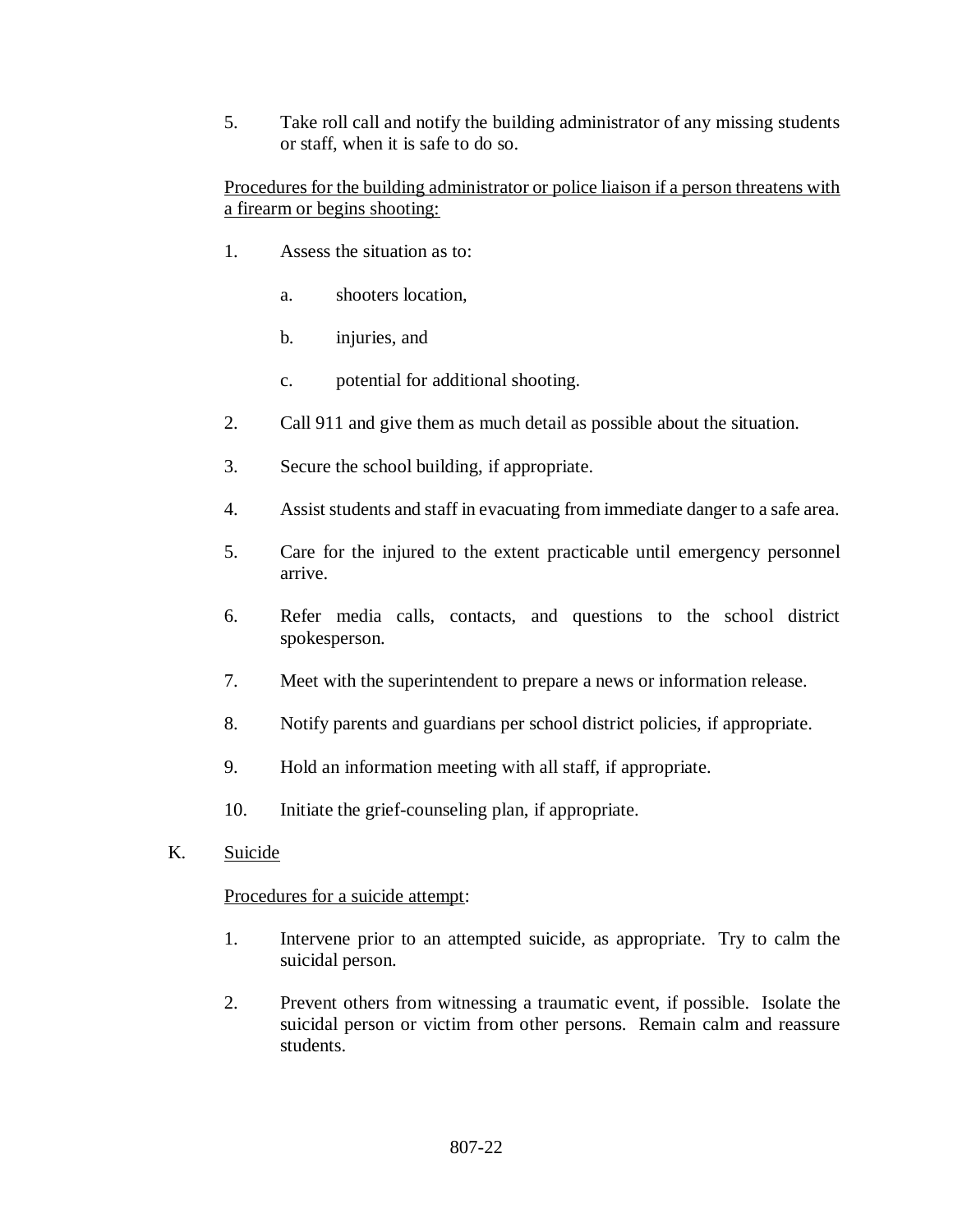- 3. Call 911 if the person dies, needs medical attention, has a weapon, or needs to be restrained.
- 4. Notify the school psychologist or counselor, building administrator, or appropriate crisis intervention or mental health hotline.
- 5. The building administrator will activate the crisis response team.
- 6. Stay with the person until counselor/suicide intervention arrives. DO NOT LEAVE A SUICIDAL PERSON ALONE.
- 7. Designate a responsible adult to meet with emergency personnel upon arrival.
- 8. The building administrator will notify the superintendent and the parent(s) or guardian(s) if the suicidal person or victim is a student, or a family member if the person is a staff member.
- 9. The building administrator may arrange a meeting with parents and the school psychologist or counselor to determine a course of action.
- 10. Determine method of notifying students, staff and parents, as appropriate.
- 11. Initiate the grief-counseling plan, if appropriate.
- L. Terrorism (chemical or biological threat)

Upon receiving a chemical or biological threat phone call:

- 1. Complete the "Chemical/Biological Threat Phone Report" and "Caller Identification Checklist."
- 2. Listen closely to the caller's voice, speech patterns, and to noises in the background.
- 3. After hanging up the phone, immediately dial the callback service in your area to trace the call, if possible.
- 4. Notify the building administrator who is responsible for notifying the local law enforcement agency.
- 5. The building administrator may order an evacuation of all persons inside the school building(s), or other actions, per school district policies.
- 6. If evacuation occurs, teachers should take the class roster.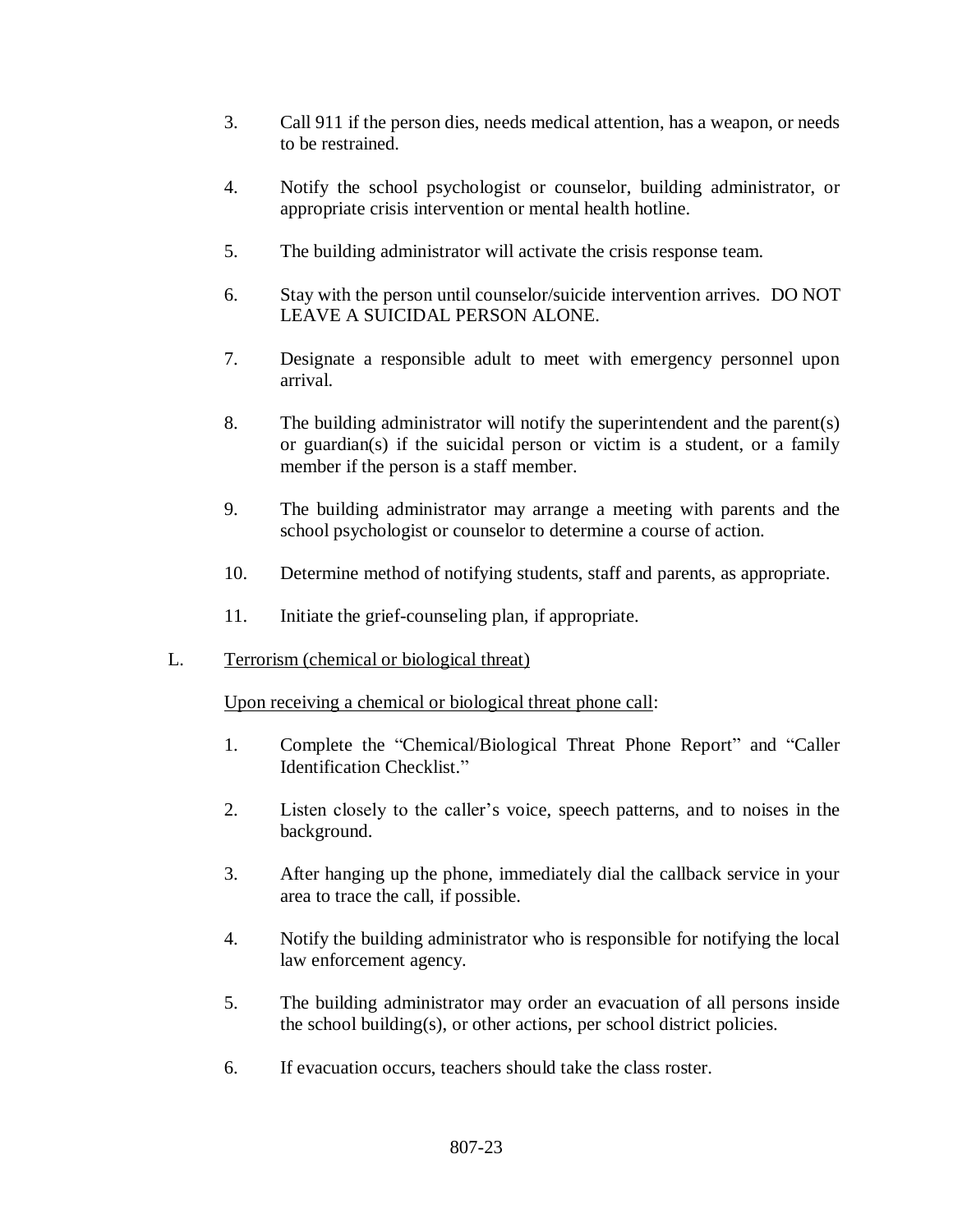## Upon receiving a chemical or biological threat letter:

- 1. Minimize the number of people who come into contact with the letter by immediately limiting access to the area in which the letter was discovered.
- 2. Seal the letter in a zip-lock bag or another envelope.
- 3. Call 911 first, then the Minnesota Duty Officer at 1-800-422-0798.
- 4. Separate "involved" people from the rest of the students and staff for investigation. Involved people are those who had direct contact with the letter or were in the immediate area when the letter was opened.
- 5. Remove "uninvolved" people from the immediate area. Uninvolved people had no contact with the letter and were not in the immediate area when the letter was opened.
- 6. Ask "involved" people to remain calm until emergency response officials arrive.
- 7. Ask "involved" people to minimize their contact with the letter and the surrounding area; the area should now be considered a crime scene.
- 8. Get advice of emergency response officials regarding decontamination and change of clothing for persons who opened or handled the letter without gloves.

## Evacuation Procedures:

- 1. The building administrator should notify staff and students of evacuation.
- 2. Lead students calmly to the nearest designated safe area away from the school building.
- 3. Teachers take roll call after the evacuation. Immediately report any missing students to the building administrator.
- 4. Students and staff who were "involved" in receiving the threat (by telephone or letter) will be evacuated as a group, separate from "uninvolved" students and staff.
- 5. The building administrator will announce the termination of the emergency after consulting with emergency response officials.
- 6. Notify parents and guardians per school district policies.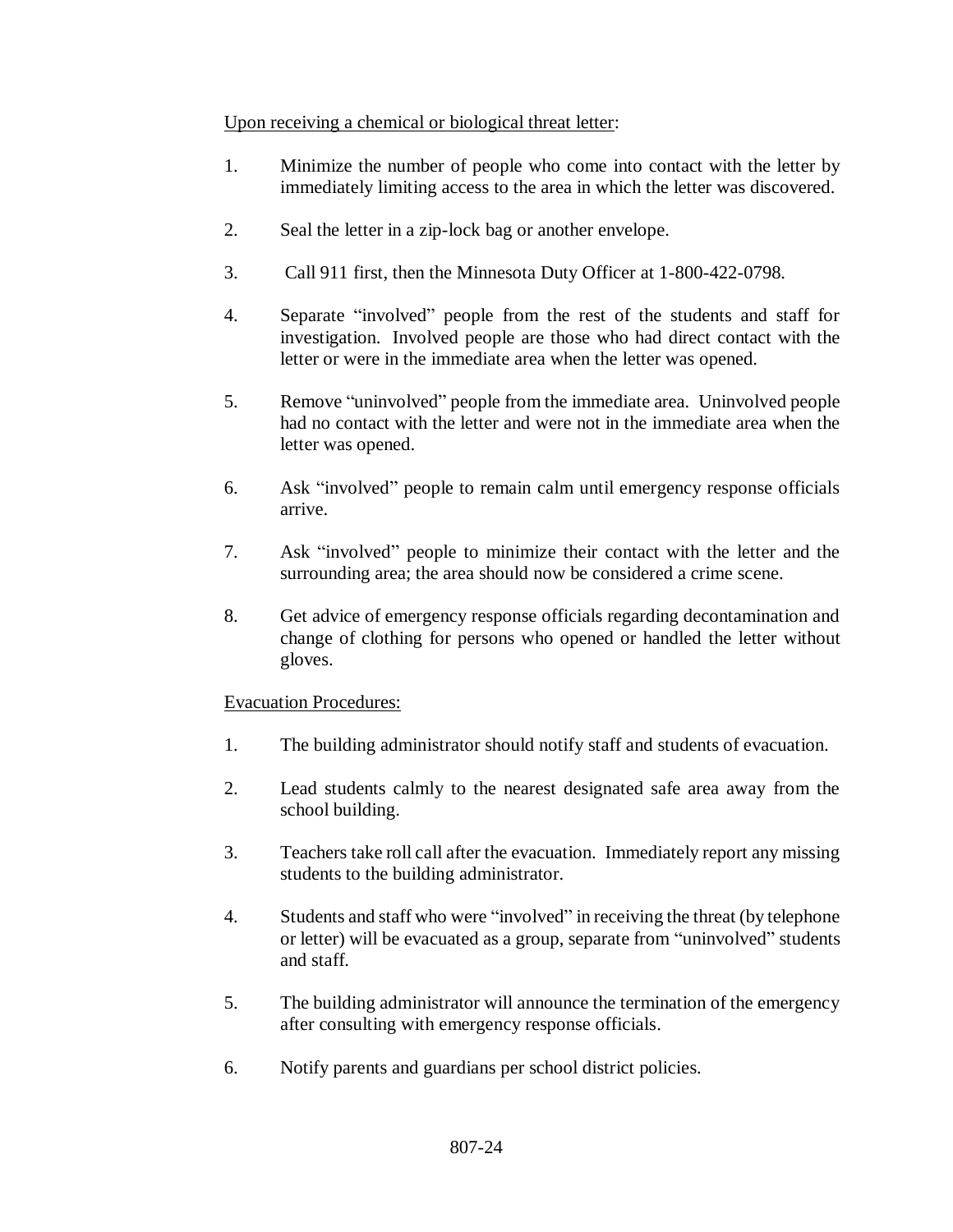7. Notify the media per school district policies, if appropriate.

# M. Weapons

If a student or staff member is aware of a weapon brought to school:

- 1. Immediately notify the building administrator, teacher, or police liaison.
- 2. Tell them the name of the person suspected of bringing the weapon, where the weapon is located, if the suspect has threatened anyone, or any other details that may prevent the suspect from hurting someone or himself or herself.
- 3. If a teacher suspects that a weapon is in the classroom, he or she should confidentially notify a neighboring teacher or the building administrator. Do not leave the classroom.

# Procedures for the building administrator if a weapon is suspected:

- 1. Call the local law enforcement agency if a weapon is reasonably suspected to be in the building or on school grounds.
- 2. Isolate the suspect from the weapon, if possible. If the suspect threatens with the weapon, do not try to disarm the suspect. Back away with arms up. Stay calm.
- 3. Ask another administrator or police liaison to join in questioning the suspected student or staff member.
- 4. Accompany the suspect to a private office and wait for local law enforcement agents.
- 5. Inform the suspect of his or her rights before you conduct a search of their property, if appropriate.
- 6. Document the incident and report it, if appropriate. [\(Minn. Stat. 121A.06](http://www.revisor.leg.state.mn.us/stats/121A/06.html) Reports of dangerous weapon incidents in school zones.)
- 7. Notify parents or guardians if the suspect is a student and explain to them why a search was conducted and the results of the search.

# **VI. MISCELLANEOUS PROCEDURES**

A. Chemical Accidents